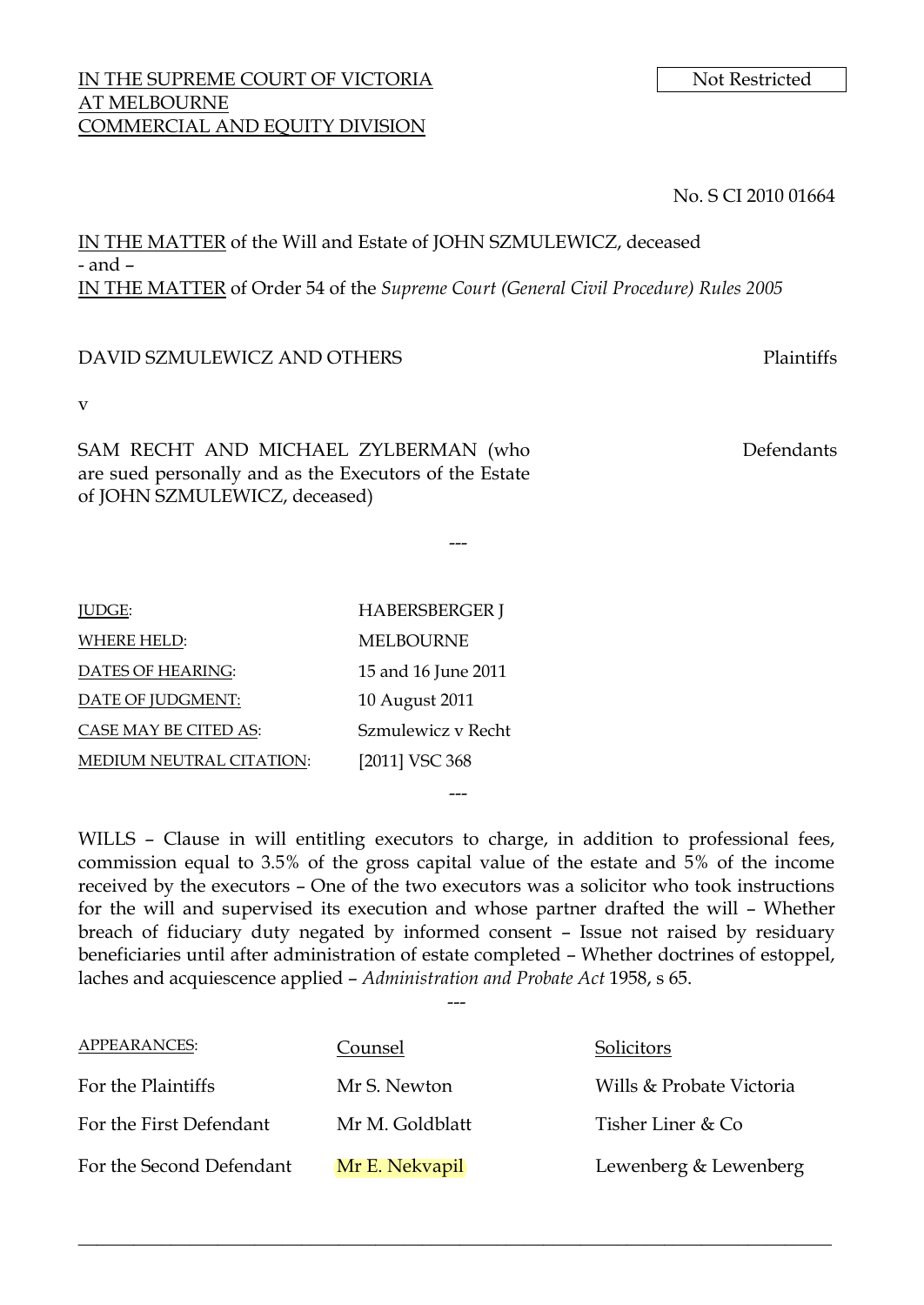## HIS HONOUR:

- 1. Mr John Szmulewicz died on 2 April 2008. Probate of his will dated 22 January 2008 ("the deceased's last will") was granted to the executors named therein, the defendants Sam Recht and Michael Zylberman, on 8 July 2008. Mr Recht, a partner in the firm of Tisher Liner & Co, was Mr Szmulewicz's solicitor and Mr Zylberman, a partner in the firm of LZR Partners, was his accountant. The Inventory of Assets and Liabilities filed by the defendants in support of their application for a grant of probate valued the deceased's estate at \$6,515,339.18.
- 2. Apart from two charitable bequests of \$15,000 each, the deceased left the whole of his estate to be held in three equal testamentary trusts. As events have transpired, each of the deceased's children, the plaintiffs David Szmulewicz, Adam Szmulewicz and Leah Shatter, is the primary beneficiary of one of the testamentary trusts. The initial trustee of each testamentary trust is the primary beneficiary or a person (including a company) nominated by the primary beneficiary.
- 3. Clause 22 of the deceased's last will, which was prepared by Tisher Liner & Co, provided as follows:

## **Entitlement to Charge**

- (a) Any trustee being a legal practitioner or accountant may act in a professional capacity and shall be entitled to charge and be paid all professional charges for any business or act done by him in a professional capacity in connection with my Will.
- (b) In addition to 22(a) above if any of the named executors proves this my Will then, in addition to being paid for professional fees, he/they shall be entitled to retain from my estate commission equal to 3.5% of the gross capital value of my estate and an amount equal to 5% of the income received by my executor, such charges are to be for the provision of non legal and non accounting work and in connection with the Trusts established by my Will.
- 4. By an originating motion filed on 30 March 2010, and amended on 13 July 2010, the plaintiffs sought a declaration that the defendants held any benefit which they had received pursuant to clause 22(b) of the deceased's last will on trust for the residuary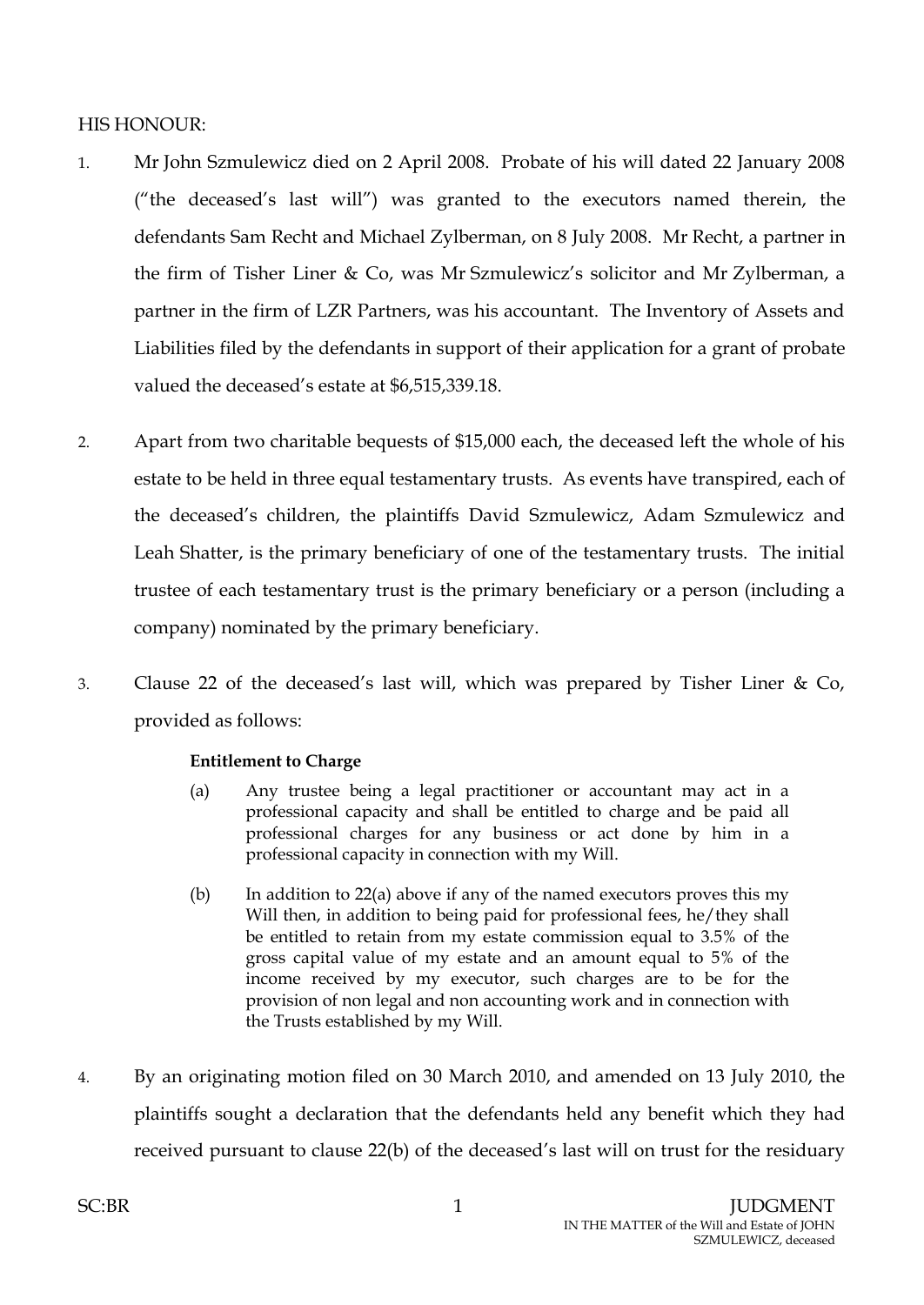beneficiaries of the deceased's estate on the ground that clause 22(b) was included in the will in circumstances where it would be inequitable for either of the defendants to rely upon the same.

- <span id="page-2-0"></span>5. The amended originating motion went on to state why that would be so, as follows:
	- 1. The first defendant was the solicitor of the deceased and had acted for him for some years;
	- 2. The said will was prepared by the first defendant himself, alternatively, under his supervision, alternatively on his behalf, by a member or employee of the firm of which he was, and is, a member, namely Tisher, Liner & Co:
	- 3. A fiduciary relationship therefore existed between the deceased and first defendant at the time of the making of the will;
	- 4. Clause 22 of the will gave to the first defendant and the second defendant significant benefits, namely:
		- a. pursuant to sub-clause (a), the right of both defendants to charge and be paid all professional charges for any business or act done by them in a professional capacity in connection with the will;
		- b. pursuant to sub-clause (b), in addition to the said right to charge professional fees, an entitlement to receive 3.5% commission on capital and 5% commission on income, to which the first and second defendants were entitled irrespective of the extent of work performed, or pains and troubles incurred, by them in the administration of the estate;
	- 5. In the circumstances referred to in the preceding paragraphs the benefits received by the defendants pursuant to the will were received as the result of a breach by the first defendant of the fiduciary duties owed by him to the deceased.
- 6. This proceeding was not issued until after the administration of the estate of the deceased had been completed and the residuary estate had been distributed. By that time the defendants had rendered invoices for, and paid themselves, a total amount of \$260,811.54, including GST, for commission and disbursements. This amount was made up of \$130,320.56 to Tisher Liner & Co, and \$130,490.98 to LZR Partners. Subsequently, the sum of \$700 was refunded by the defendants to the plaintiffs to take account of the fact that the deceased's Jaguar motor vehicle sold for \$20,000 less than

the value included in the Inventory.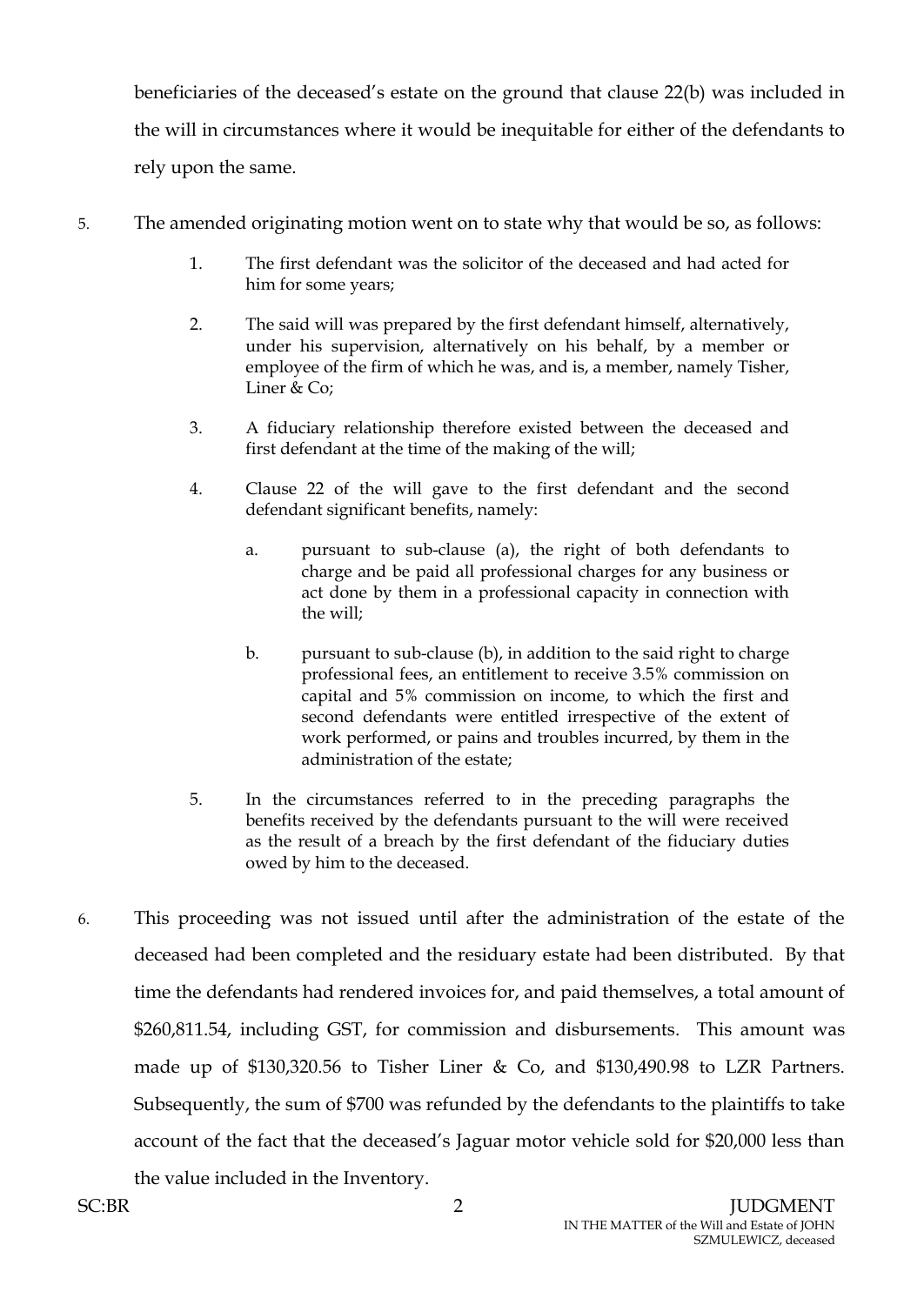- 7. In addition, Tisher Liner & Co had been paid the sum of \$21,218.95 for legal work for the estate and LZR Partners had been paid the sum of \$275.00 for the preparation of the estate's 2008 tax return.
- 8. Dr David Szmulewicz, the only witness called by the plaintiffs, agreed in crossexamination that at no time prior to the commencement of this proceeding had he or his siblings queried or challenged the charging of commission by the defendants. He agreed that in a letter to the executors dated 20 August 2009 the plaintiffs had made calculations using the capital and income percentages stipulated in clause 22(b) of the deceased's last will. Dr Szmulewicz said that it was not until they consulted a solicitor, following receipt of the letter dated 3 September 2009 from Tisher Liner & Co in response to the plaintiffs' letter of 20 August 2009, that they understood that they could dispute the defendants' entitlement to commission under clause 22(b). This statement was not challenged and I accept it. Ironically, Dr Szmulewicz said that it was the charging of the legal fees of over \$21,000 on top of the commission of over \$260,000 that prompted the plaintiffs to seek legal advice rather than the other way round.

## **The Plaintiffs' Submissions**

9. The plaintiffs' case was simple and straightforward. The deceased reposed trust and confidence in Mr Recht, his long standing solicitor. Mr Recht was therefore in a fiduciary position with respect to the wording of the will in circumstances where he both took instructions from the deceased about the contents of the will and handled the obtaining of the deceased's approval of its contents. As a fiduciary Mr Recht owed a duty not to put himself in a position of conflict between his duty as a fiduciary and his personal interest. Clause 22(b) gave a significant financial benefit to the defendants by, for example, awarding them commission higher than they might obtain under an application pursuant to s 65 of the *Administration and Probate Act* 1958 ("the Act"), which commission could be taken without any scrutiny and irrespective of the extent of the pains and trouble incurred by the executors in the administration of the estate. Therefore, the inclusion of clause 22(b) was a breach of Mr Recht's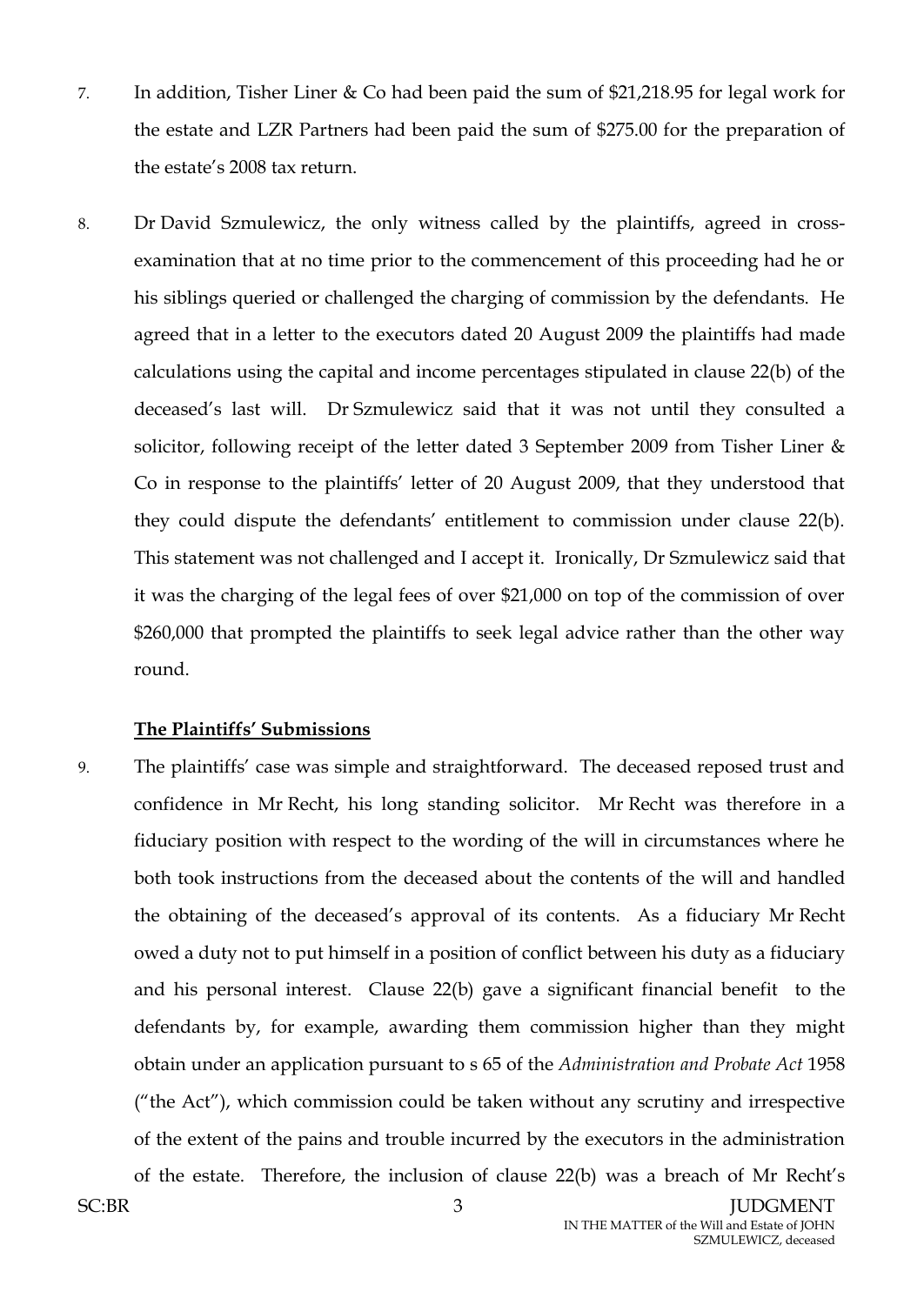fiduciary duty. It was submitted that the breach was not negated, because Mr Recht was unable to show that the clause giving the executors significant financial benefit was included with the informed consent of the deceased.

10. Mr Newton of counsel, who appeared for the plaintiffs, referred to and relied on the decision of Holland J in *In the Will of Shannon*1. In that case the deceased's executor, a solicitor, had drafted the will and included therein a clause which provided that the executor would be:

> entitled to charge and be paid all usual professional and other charges for work or business done or transacted by him or his firm in proving my Will or in execution of or in connection with the trusts hereof and shall be entitled to commission at the same rate as that applicable to the Public Trustee of New South Wales.

The Registrar in Probate had referred to the Court the question whether this clause, or some part thereof, ought to be omitted from the grant, on the ground that the clause or part thereof was void or ineffective as an attempt to oust the jurisdiction of the Court with respect to remuneration of executors, or on the ground that such a clause was improper for a draftsman to include in a will appointing himself executor, because, by including it, he put himself in a position of conflict of interest and duty. It was agreed by the parties that the words "and other" should be omitted before the word "charges".

- 11. His Honour rejected the submission that the above clause was contrary to public policy as an attempted ouster of the jurisdiction conferred upon the Court by the New South Wales equivalent of s 65.2 He did not follow the decision in *Re Croser, deceased; Piper v Croser*, <sup>3</sup> where Zelling J had stated that it was "arguable" that a similar clause was "bad as an attempted ouster of the jurisdiction of the Court."<sup>4</sup>
- 12. Holland J also ruled that in the circumstances of this case there was no conflict of interest and duty on the part of the solicitor drawing the will. He commented on this

<sup>1</sup> [1977] 1 NSWLR 210.

<sup>2</sup> The *Wills, Probate and Administration Act 1898*, s 86 (NSW).

<sup>3</sup> (1973) 6 SASR 420.

<sup>4</sup> (1973) 6 SASR 420, 423.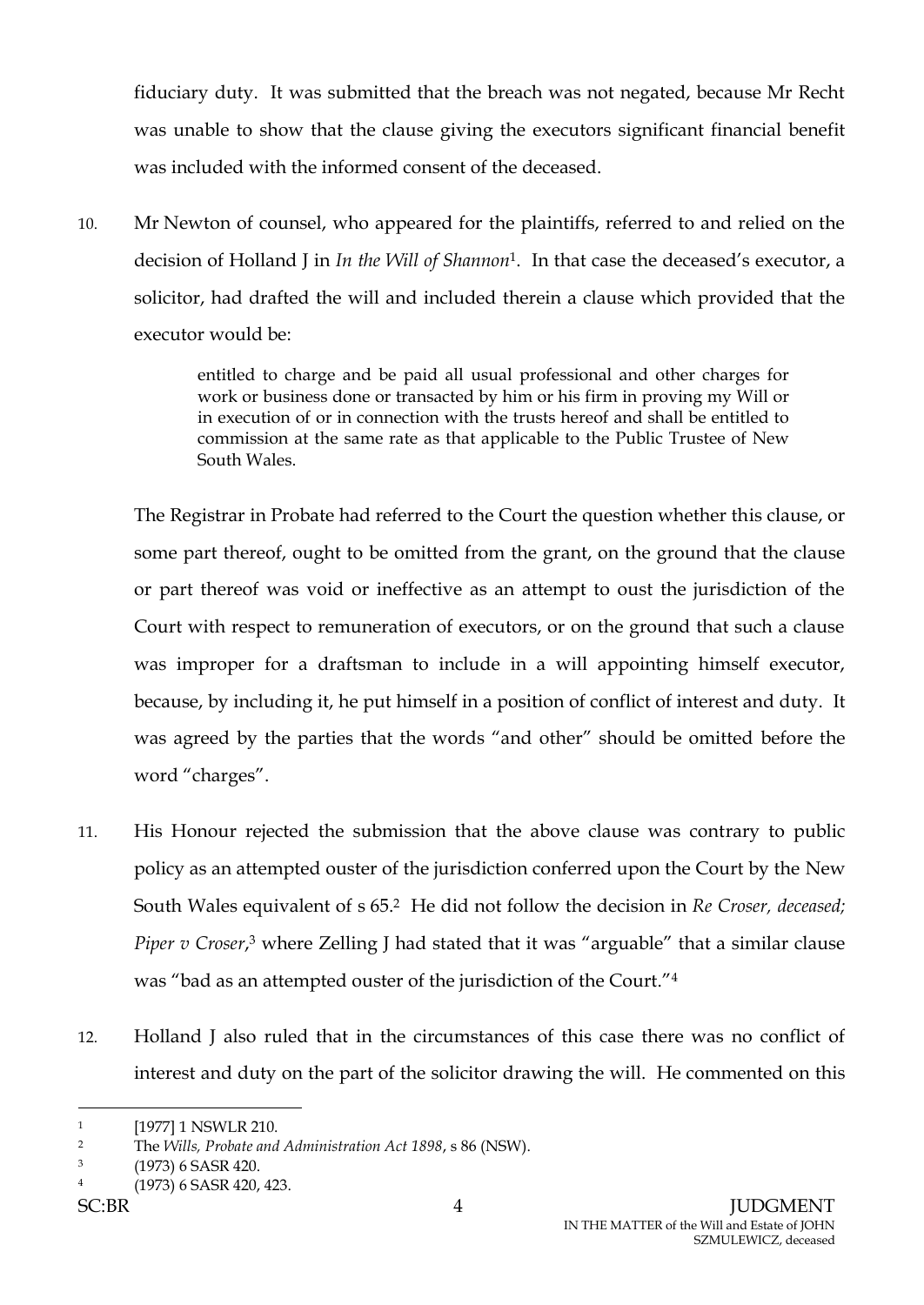situation as follows:

I was informed by counsel that a provision in the above terms was not uncommon in wills drawn by solicitors who had been requested by their clients to be their executors, and that frequently solicitors were not prepared to undertake the office of executor for a client, unless the will contained such or a similar provision. Thus it appears that the admissibility of such a clause to probate is a matter of some importance. One can understand a testator's desire to have his solicitor act as his executor. Frequently a trusted solicitor will have become familiar with his client's family, property and affairs and, because of this and his professional knowledge and experience, will appeal to the client as the most suitable person to administer his estate. One can also understand that a solicitor, being in professional practice and often with duties to partners, may be unwilling to commit his or his firm's time and expertise to the office of executor unless adequately remunerated.<sup>5</sup>

13. His Honour did not agree with the observation of Zelling J in *Croser* that there was a clear conflict of interest and duty, when the proposed executor was the testator's adviser as to the drawing of the will and that, therefore, such a clause "should certainly not appear in wills drawn in these circumstances, if ever at all". <sup>6</sup> Rather, his

Honour said:

I do agree that the relationship of adviser and testator to which the learned judge refers is one of potential conflict of interest and duty, but the evil in it disappears if the testator is fully informed as to the effect of the proposed clause and consents to it.<sup>7</sup>

14 Holland J then went on to make a number of important comments concerning the role of the solicitor in this situation:

> References have been made in the past to the duty of a solicitor to his client, when including in a will provision for the solicitor to receive as executor remuneration over and above that which would be usually allowed to an executor for work that could properly be done without the employment of a solicitor: *Re Chapple*,<sup>8</sup> per Kay J; *Re Smith (deceased)*,<sup>9</sup> per Street J. Both learned judges firmly expressed the view that such a provision should not be included, unless the testator expressly instructed the solicitor to insert the very words used in the provision. I would go further and say that, in order that the testator should understand fully the effect upon his estate of the words proposed to be inserted, it is the duty of the solicitor or other advising draftsman to spell out to the testator the operation of such a provision so as to draw his attention to the fact that his estate would, or might, thereby be

 $\overline{a}$ 5 [1977] 1 NSWLR 210, 212.

<sup>6</sup> (1973) 6 SASR 420, 423.

<sup>7</sup> [1977] 1 NSWLR 210, 217.

<sup>8</sup> (1884) 27 Ch D 584, 587.

<sup>9</sup> (1916) 16 SR (NSW) 422, 425.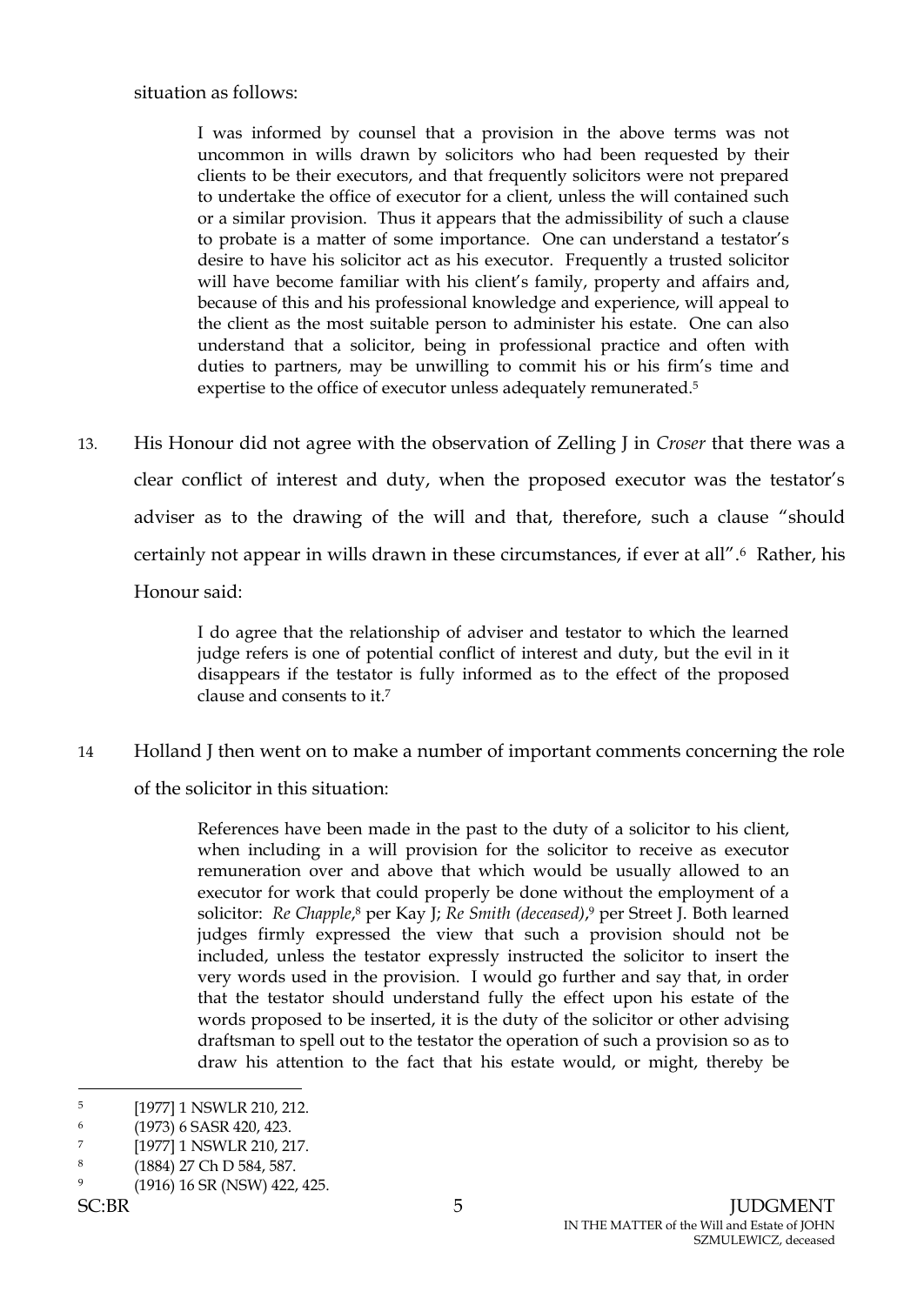charged more for administration than if he appointed a lay executor or left it to the Court to fix the remuneration. That was done in the present case, so that no objection on the ground of conflict of interest and duty can be taken to the clause here in question.

In my opinion, it is not possible to say that such clauses are generally bad and inadmissible to probate because of conflict of interest and duty. To do so would be to make the presumption that the duty fully to advise the testator and to ensure that he understood and approved the clause would not have been performed. I appreciate the difficulty confronting beneficiaries in satisfying themselves or obtaining evidence that the duty had been performed, but, in my opinion, if proof of the performance of the duty is to become a prerequisite to the admissibility of such clauses to probate, that is a matter for the legislature, as it would be a radical departure from established practice and principle in the obtaining of probate of wills to require such proof before grant. I do not think it is for the Court to introduce such a rule for policy considerations, and certainly not upon an assumption that solicitors generally cannot be relied upon to do their duty to their testator clients.

In relation to the duty of the solicitor/executor to inform his client as to the effect of a proposed executor's remuneration clause, I should record that at present the rates of commission applicable to the Public Trustee are 4 per cent on the first \$100,000 of capital, with a reducing scale of percentages thereafter, and 5¼ per cent upon income, as compared with 2 per cent on capital and 4 per cent on income generally allowed by the Court in the ordinary case. In my opinion, this difference in rates ought to be specifically drawn to the attention of testators by solicitors proposing a commission clause of the present kind.<sup>10</sup>

His Honour therefore answered both questions in the negative and directed that the will be admitted to probate.

15. As far as the second defendant was concerned, Mr Newton submitted that, even though Mr Zylberman may not have been involved in the preparation of the will, the benefit to him was also liable to be set aside because the fiduciary could not use his position to serve an interest other than the beneficiary's, be it the interest of the fiduciary himself or that of a third party.<sup>11</sup>

# **The First Defendant's Submissions**

16. The first defence advanced on behalf of Mr Recht was that it was incumbent on the plaintiffs to allege a breach of the fiduciary duty, admittedly owed by Mr Recht to the

<sup>10 [1977] 1</sup> NSWLR 210, 217-218.

<sup>11</sup> See P.D. Finn: "The Fiduciary Principle" in Youdan (ed): "Equity, Fiduciaries and Trustees", p 27. See also *Ex parte Bennett* [1805] 10 Ves 380, 400 (Lord Eldon LC); *Haywood v Roadknight* [1927] VLR 512, 517 (Dixon AJ).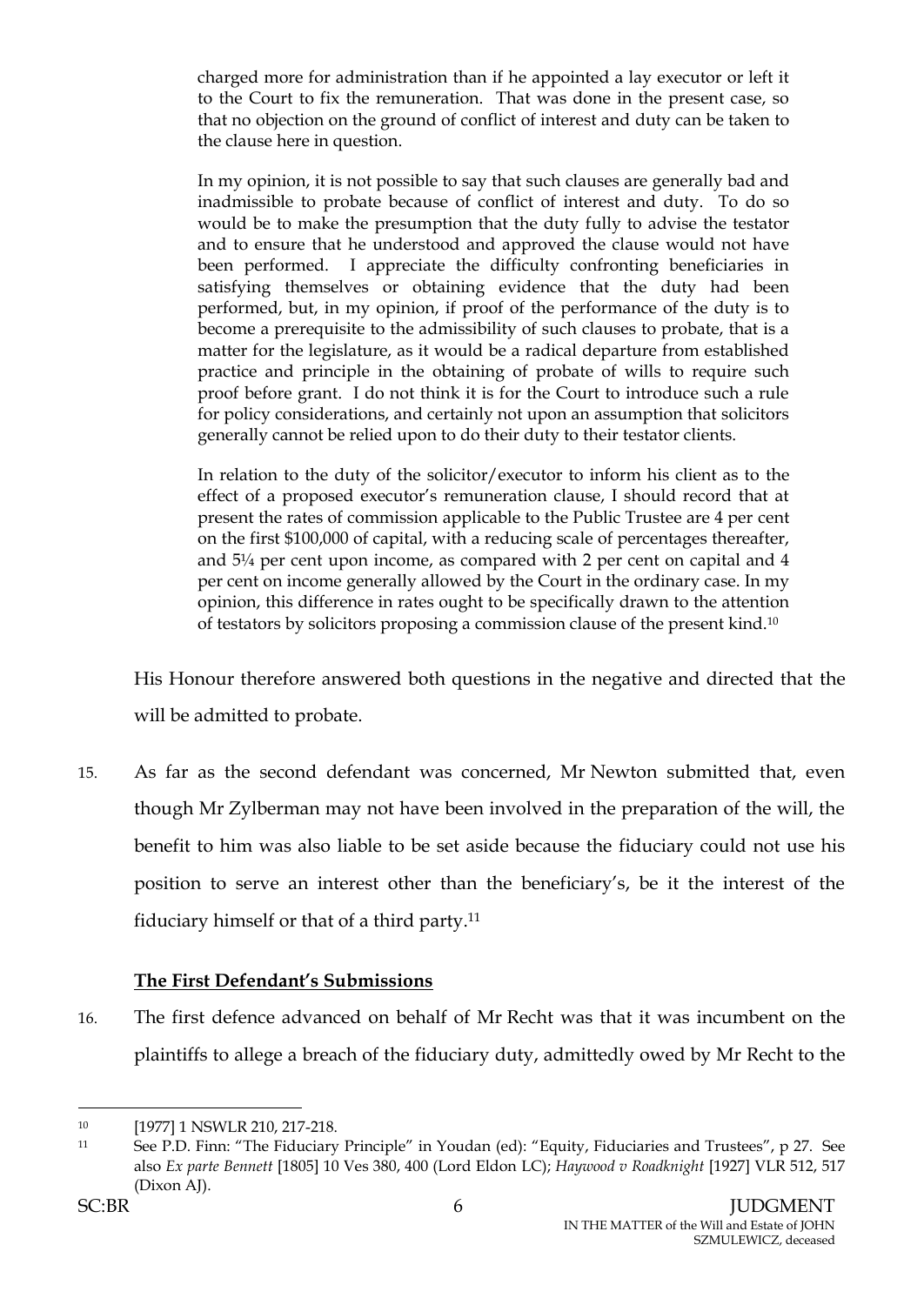deceased, for any viable cause of action against the defendants to arise and that the plaintiffs had failed to plead any material facts of the alleged breach. Therefore, Mr Recht was not required to answer the allegations made against him of breach of fiduciary duty. Mr Goldblatt of counsel, who appeared for the first defendant, submitted that Mr Recht should not be in a position where he needed to guess what the alleged breach was. He pointed out that the plaintiffs did not allege any "discernable breach" of the fiduciary duty such as an alleged misrepresentation, alleged non-disclosure of material facts, a failure to disclose the solicitor's personal interest or an allegation of undue influence.

- 17. Mr Goldblatt further submitted that as clauses such as clause 22(b) were not uncommon or unusual where professionals such as solicitors and accountants have been appointed, this was not a case where it might be said that the nature of the transaction itself suggested some conflict between the interests of the deceased and the personal interests of the solicitor. It was submitted that it would be an absurd result if the mere fact of the inclusion in a will prepared by the deceased's solicitor of a clause fixing the commission of executors, particularly where those executors were the deceased's long standing solicitor and accountant, would, without anything more, render the clause invalid.
- 18. This argument was, in effect, a repeat of the argument made in support of the applications by the defendants for summary dismissal of the plaintiffs' claim. Those applications followed the delivery of the amended originating motion which had been ordered in lieu of an order for pleadings. They were dismissed by Mukhtar AsJ in a reserved judgment delivered on 6 October 2010.12 In paragraphs 16 to 20 of his judgment, his Honour stated the way in which the plaintiffs put their case. It was no different to the way in which it was put before me. Mukhtar AsJ rejected the defendants' submission that the proceeding did not disclose a cause of action because the motion and the supporting evidence did not demonstrate in what respects the defendants had breached their fiduciary duty. There was no appeal by either

 $\overline{a}$ [2010] VSC 447.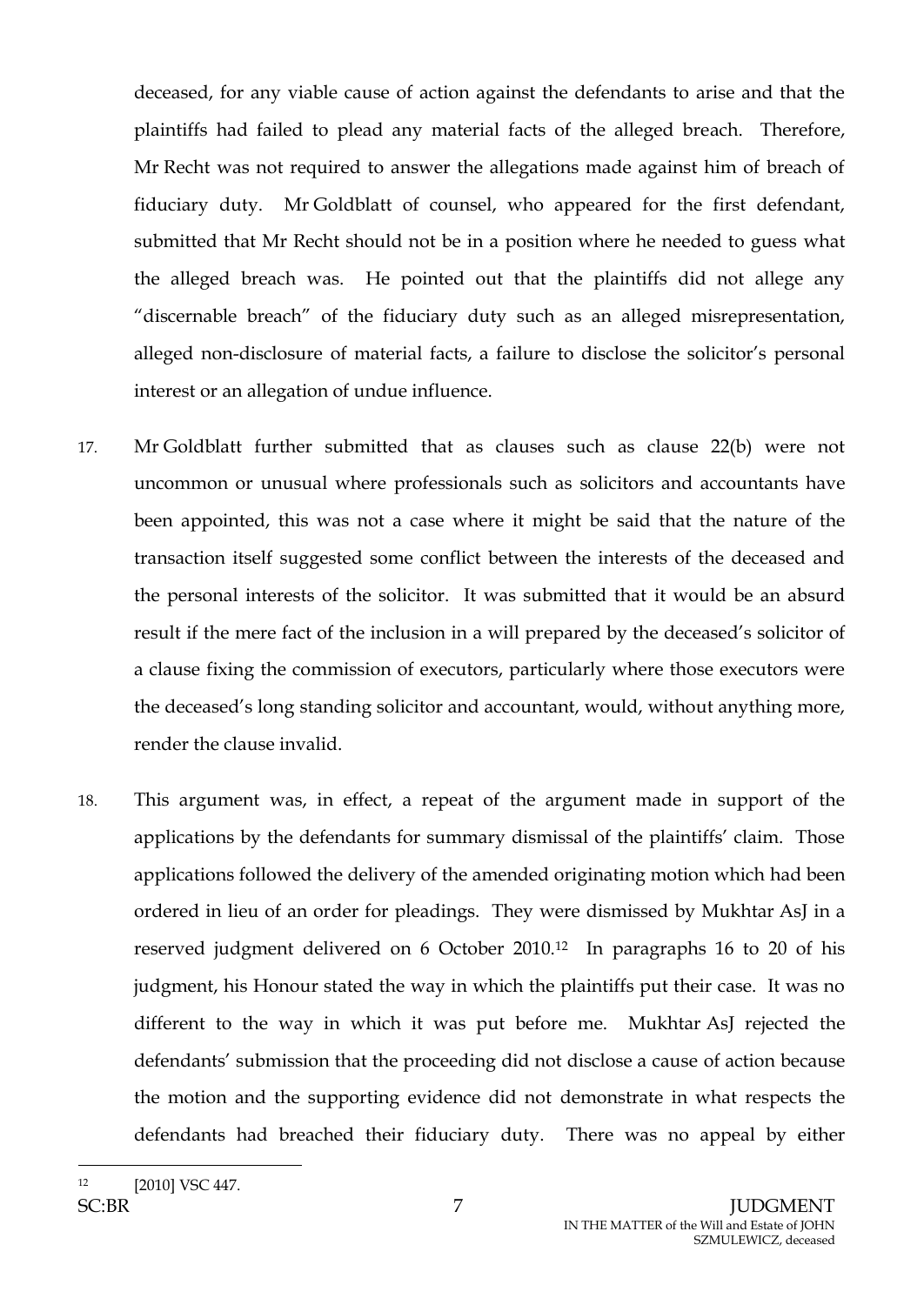defendant from this judgment.

19. Mr Goldblatt submitted that in the context of a claim arising out of a fiduciary relationship, there were three matters which had to be established, first, the fiduciary duty, secondly, a breach of that duty, and, thirdly, the appropriate relief. He submitted that the decision of the High Court of Australia in *Maguire v Makaronis*<sup>13</sup> supported his submission that the plaintiffs had failed to allege any material facts of the alleged breach. He referred to the following passages from the joint judgment of Brennan CJ, Gaudron, McHugh and Gummow JJ:

> Nevertheless, even here, to say that the appellants stood as fiduciaries to the respondents calls for the ascertainment of the particular obligations owed to the respondents and consideration of what acts and omissions amounted to failure to discharge those obligations.<sup>14</sup>

and:

Thirdly, in the circumstances disclosed above, if the appellants were to escape the stigma of an adverse finding of beach of fiduciary duty, with consequent remedies, it was for them to show, by way of defence, informed consent by the respondents to the appellants' acting, in relation to the Mortgage, with a divided loyalty. What is required for a fully informed consent is a question of fact in all the circumstances of each case and there is no precise formula which will determine in all cases if fully informed consent has been given. ...

However, it should be noted that, contrary to what appeared to be suggested by the respondents in argument, there was no duty as such on the appellants to obtain an informed consent from the respondents. Rather, the existence of an informed consent would have gone to negate what otherwise was a breach of duty. <sup>15</sup>

20. In my opinion, there are other parts of the joint judgment which are relevant:

In the present case, the trial judge found that there had been a conflict between the duty of the appellants to the respondents and their personal interests in the transaction, in particular as mortgagee under the Mortgage. The conflict meant that the loyalty of the appellants to their clients had not remained undivided, with the result that they could not properly discharge their duties to their clients.<sup>16</sup>

and:

 $\overline{a}$ 13 (1997) 188 CLR 449.

<sup>14</sup> (1997) 188 CLR 449, 464.

<sup>15</sup> (1997) 188 CLR 449, 466-467.

<sup>16</sup> (1997) 188 CLR 449, 465.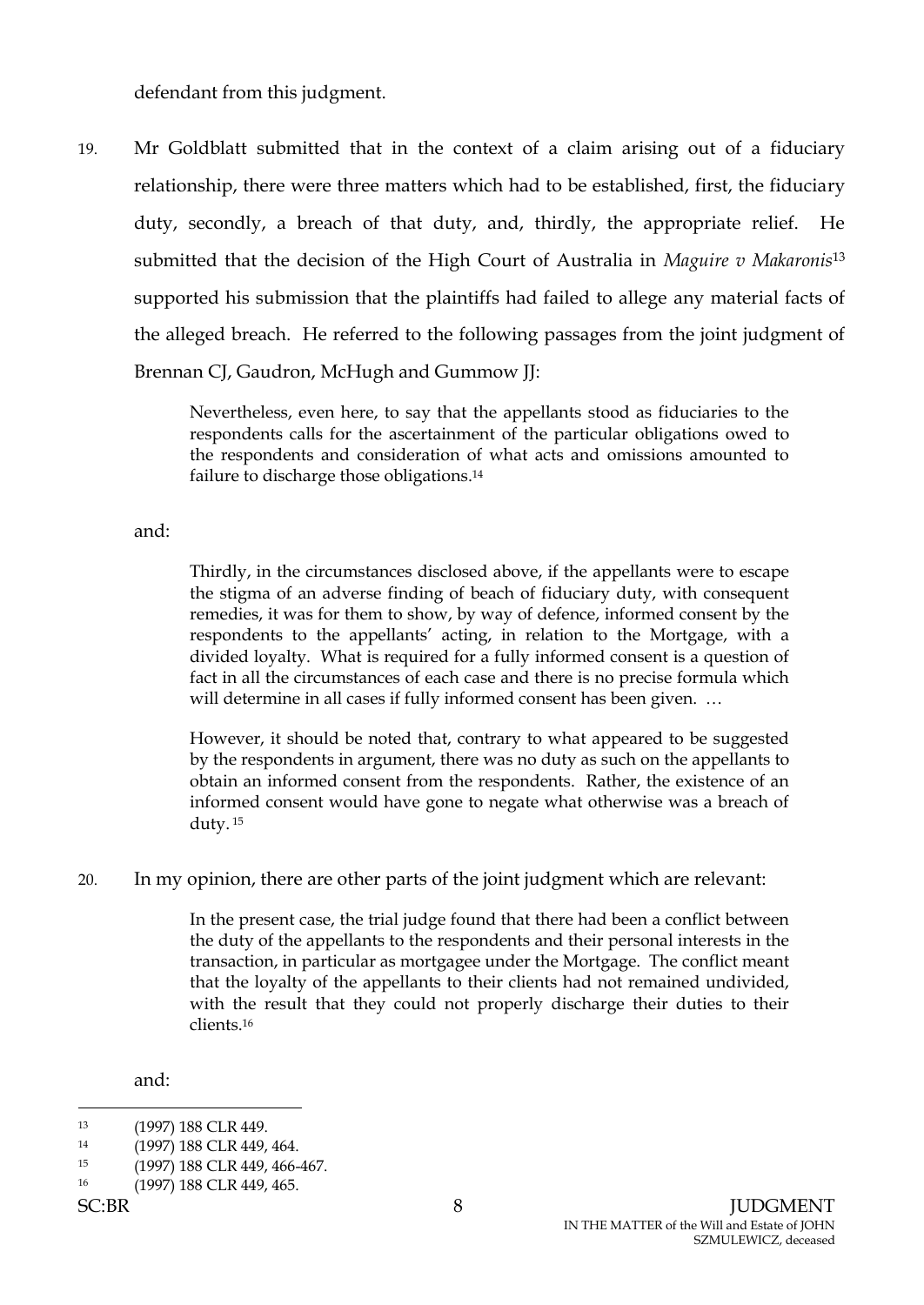The fiduciary duty forbade, in the circumstances of the case, entry by the appellants into the transaction of which the giving of the Mortgage was a central part. There was no response by the appellants which showed, in the necessary sense, a fully informed consent. Subject to the need for restitution, the Mortgage was liable to be set aside at the suit of the respondents. The breach of the duty was patent at the creation of the very thing which is to be set aside.<sup>17</sup>

#### and:

As indicated earlier in these reasons, their fiduciary duty forbade the appellants, in the circumstances of this case, to enter into the transaction and the equity for rescission was immediately generated by breach of that fiduciary duty.

… The case is not put forward as one where there is an equity for rescission by reason of a misrepresentation by the defendant which was a cause of the plaintiff entering the transaction. The reliance is upon fiduciary duty, in breach of which the appellants took the Mortgage in their favour.<sup>18</sup>

- 21. Thus, just as the entry by the solicitors into the transaction with their clients in *Maguire* was a breach of their fiduciary duty because of the conflict between that duty and their personal interests, so was the preparation of the deceased's last will containing clause 22(b), unless the defendants could show that it was included with the informed consent of the deceased.
- 22. Furthermore, this is a case of a specific challenge to the executors' entitlement to rely on clause 22(b), not an objection to admitting the deceased's last will to probate based on a presumption that the duty fully to advise the testator and to ensure that he understood and accepted the clause had not been performed.<sup>19</sup>
- 23. Therefore, I reject the first defendant's submission that the plaintiffs' case fails for lack of a pleading of material facts of the alleged breach. In my opinion, the facts alleged in the amended originating motion and set out in paragraph [5](#page-2-0) above were sufficient to require an answer from the defendants, whether that be that clause 22(b) was included in the will with the deceased's informed consent or some other answer.
- 24. Even if I am wrong in this conclusion, in my opinion, by the time of the trial, the

<sup>17</sup> (1997) 188 CLR 449, 467.

<sup>18</sup> (1997) 188 CLR 449, 472.

<sup>19</sup> See *In the Will of Shannon* [1977] 1 NSWLR 210, 218 (Holland J).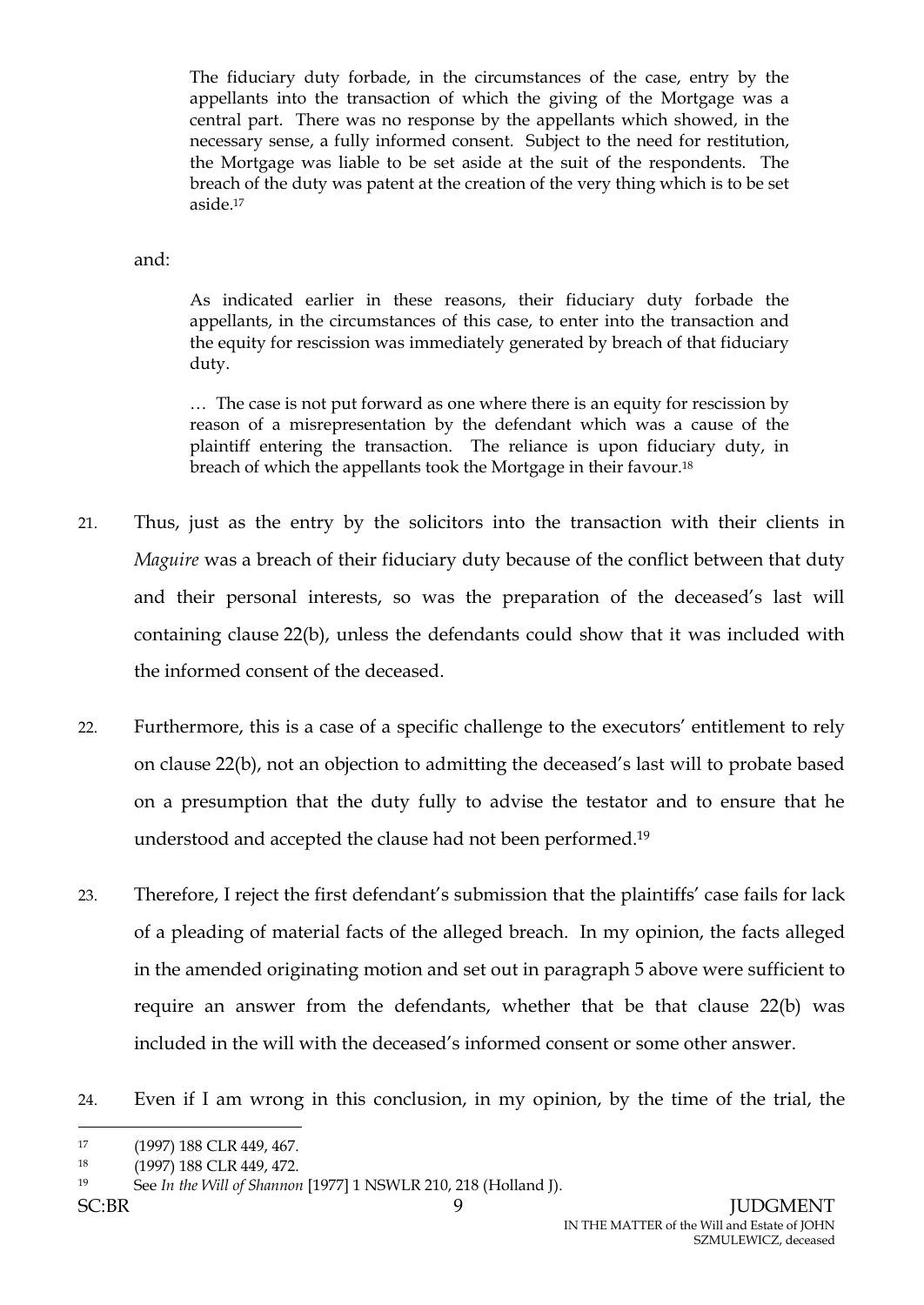defendants were well aware of and should have understood the case that they had to meet, namely that clause 22(b), which gave the defendants significant benefits, had been included in the will without the informed consent of the deceased and that this was a breach of Mr Recht's fiduciary duty. I accept the point made by Mr Goldblatt about the vagueness and uncertainty resulting from the inclusion in Dr Szmulewicz's affidavit, sworn on 29 March 2010 in support of the originating motion, of allegations possibly going to the testamentary capacity of the deceased or to undue influence by Mr Recht. No doubt that was why Mukhtar AsJ ordered the filing of an amended originating motion, which raised no such issues, and why Mr Goldblatt successfully objected to the admissibility of certain passages in Dr Szmulewicz's affidavit, prior to its being relied on as his evidence in chief. Thus, in my opinion, any initial vagueness or uncertainty had been removed by the time of the hearing. The defendants knew the case they had to meet.

25. Further, in any event, it seems to me that the first defendant's first submission, which was in effect a no case submission, was overtaken by events. There was a preliminary discussion about this submission early in the hearing, when consideration was being given to adjourning the trial until there had been a hearing of the defendants' recently issued applications under s 65 of the Act for the allowance to them of "just and reasonable" commission for their "pains and trouble" in administering the deceased's estate. I refused to adjourn the hearing of the plaintiffs' application because, given the defendants' stance, it had to be heard at some stage. Why the defendants had not brought their s 65 applications earlier, so that all of the applications could have been heard at the same time, was not satisfactorily explained. Following the preliminary discussion, Mr Goldblatt changed course and sought leave to call viva voce evidence from Mr Recht. Leave was necessary because orders had previously been made for the filing of any affidavits on which the parties wished to rely and for the trial to proceed on the basis of those affidavits,<sup>20</sup> and no affidavit had been filed by Mr Recht.

<sup>&</sup>lt;sup>20</sup> See the orders of Mukhtar AsJ made on 16 June 2010, 8 October 2010 and 10 December 2010. In the Other Matters part of the last order the following was stated:

<sup>2.</sup> Prior to today, the First Defendant had no intention to file any supporting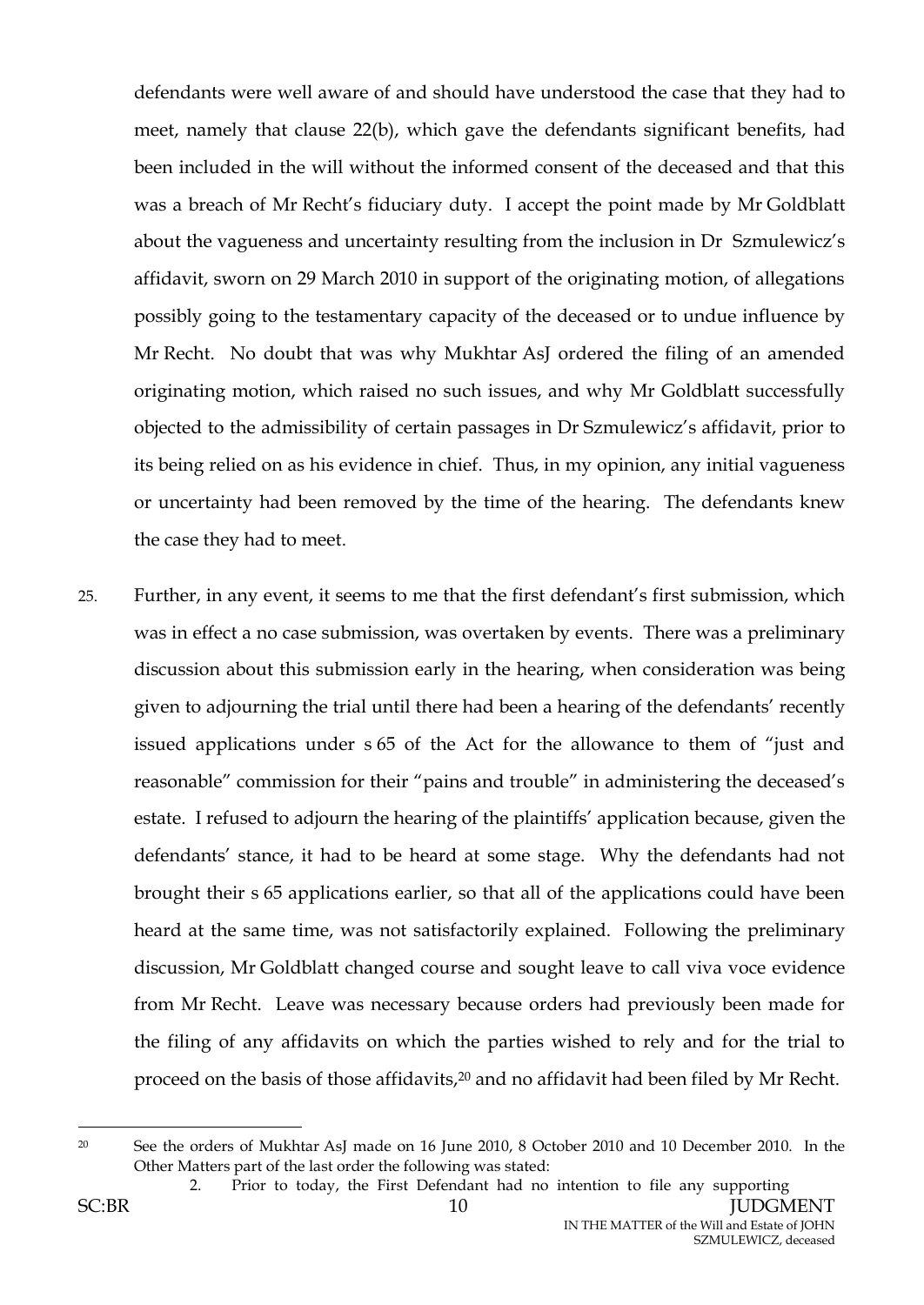- 26. I reluctantly granted the application. During the hearing of that application, I indicated that I was not necessarily persuaded that the first defendant should now be allowed to change from the course he had previously deliberately adopted because the first defendant had "adopted a position" which was either good in law or not and it would be ruled upon in due course. However, in my ruling I held that as the evidence of Mr Recht was clearly essential to decide the critical issue in the case, namely did the deceased give informed consent to the inclusion of clause 22(b), and as its exclusion was likely to prejudice the defendants, in particular the second defendant, I would allow Mr Recht to give viva voce evidence so long as the plaintiffs' counsel was not prejudiced in his ability to cross-examine by that evidence not being an affidavit.
- 27. In my opinion, once Mr Recht gave evidence, this first defence was no longer apposite, although it was repeated in final submissions.
- 28. The second defence advanced on behalf of the first defendant was that the evidence did not disclose any breach of fiduciary duty. First, it was submitted that there could be no breach because no "benefit" was received by Mr Recht under clause 22(b). Mr Goldblatt argued that a gratuitous gift from a deceased to his or her solicitor was what was meant by a "benefit" rather than the granting to the executors of a fixed rate of commission for the work they would have to perform in administering the deceased's estate. He referred by way of example to the decision of the Queensland Court of Appeal in *Dore (as executor of the will of WHB Chenhall, deceased) v Billinghurst*, <sup>21</sup> dismissing an appeal against a grant of probate of the will of the deceased. Mr Dore, a solicitor, had drawn the testator's will under which he received a gift in the order of \$1.3 million. He would have received about \$20 million if the testator's wife had predeceased her husband.
- 29. However, whilst other examples of "benefits" might not be as substantial as the gift to

affidavit. However, he now contends that by reason of the Court's order for discovery today (which opposed) [sic] he may need to do so.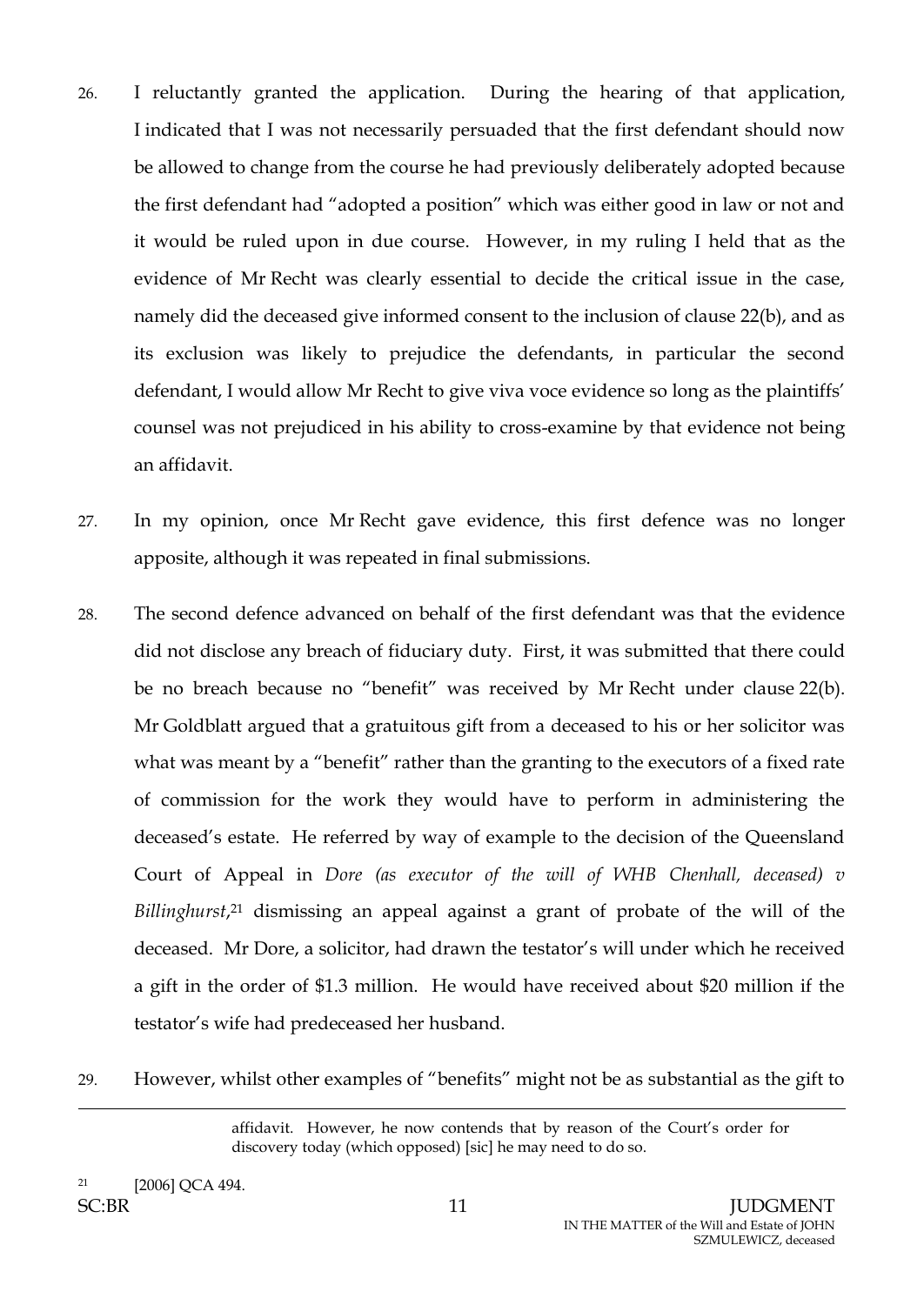Mr Dore, it is clear, in my opinion, that a clause such as clause 22(b) does come within the scope of the principle that a fiduciary should not put himself in a position of conflict between his duty as a fiduciary and his personal interest, by including in a will prepared by him or on his behalf a "benefit" for himself. Holland J in *Shannon*  treated the commission clause in that case as providing a "benefit" to the executor. It does not seem to me that it matters that an executor might be able to obtain an order from the Court allowing commission at the same or even higher rate or amount. The "benefit" to the executor is in not having his remuneration for the work performed by him reviewed by an independent body such as the Court.

- 30. As I have previously stated, the evidence of Mr Recht was essential on this critical issue. The following account is drawn from Mr Recht's oral evidence and from his file notes tendered in evidence. Mr Recht said that Mr Szmulewicz telephoned him in early January 2008 when Mr Recht was on holidays in Queensland to tell him that he was in the Epworth Hospital because "he had been suffering pain and discomfort in his stomach for some days" and that he wanted to ensure that his personal affairs were put in order in the event that something was to occur. Numerous other telephone conversations followed. In a telephone conversation on 7 January 2008, after Mr Recht had returned to work, Mr Szmulewicz told him that he would be undergoing an operation and that he wanted to make a new will before the surgery. Pending the operation, Mr Szmulewicz was moved from the Epworth Hospital to Sheridan Hall. Mr Recht said that he and Mr Zylberman visited Mr Szmulewicz there on 17 January 2008. They started going through Mr Szmulewicz's current will clause by clause. However, the taking of instructions was cut short. Whether this was because, as Mr Recht said in evidence, that he "didn't feel that Mr Szmulewicz was concentrating sufficiently" for him to continue with the meeting, or because, as stated in Mr Recht's file note of the meeting, Mr Szmulewicz asked that it be suspended because he was not feeling up to the task, probably does not matter.
- 31. Mr Recht said that he and Mr Zylberman saw Mr Szmulewicz again, late on the afternoon of 20 January 2008 at the Epworth Hospital. Mr Recht read through the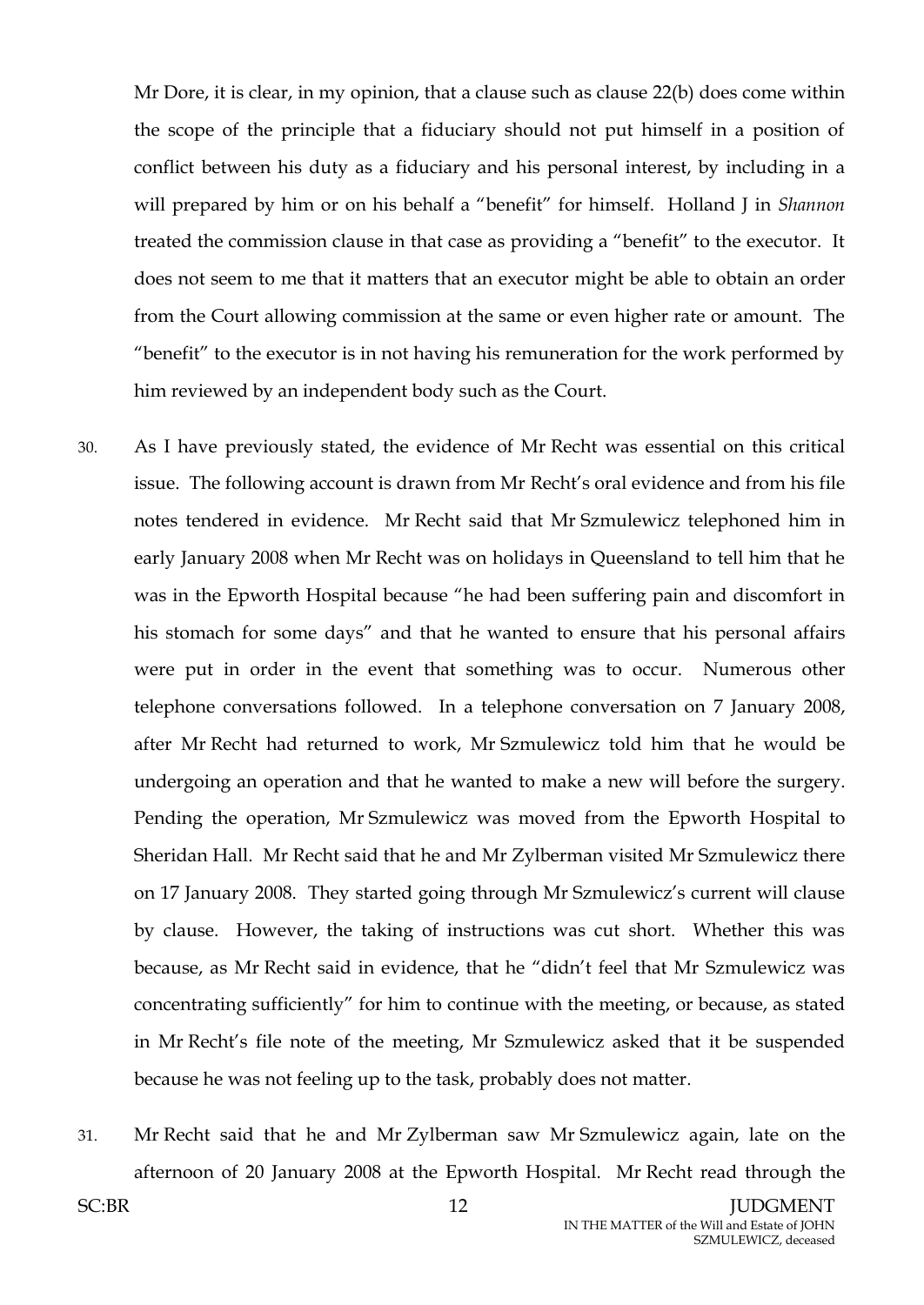current will, one dated 21 April 2006, clause by clause. That will, which was also prepared by Tisher Liner & Co, named Mr Recht and Mr Zylberman as Mr Szmulewicz's executors. After providing for three legacies to charitable institutions, the deceased left the balance of his estate to his three children in equal shares. There was no equivalent to clause 22 of the deceased's last will in the 2006 will.

32. Mr Recht said that Mr Szmulewicz asked questions about the provisions of the 2006 will and gave instructions for a new will. He instructed that there was to be a change to the legacies left to charities. The Epworth Hospital was to be omitted and the gifts to Sholem Aleichem College and the Mental Health Foundation of Australia were to be increased to \$15,000 each. Mr Recht said that Mr Szmulewicz then instructed that he did not want his son David included in his will and instead his one third share was to be left to David's eleven month old daughter Romi. Mr Szmulewicz explained why he was omitting David. Mr Recht also said that early in the discussions Mr Szmulewicz said that he wanted Mr Recht to be sure that he and Mr Zylberman were paid for the work that they do and he wanted Mr Recht to put something in the will to that effect. Mr Recht then read out the relevant part of his file note of this meeting. It read:

> Ensure that a clause is inserted for Sam Recht or Michael Zylberman to be paid for acting as trustee/executors.

33. Mr Recht gave evidence that on this occasion Mr Szmulewicz was alert and refreshed, having just had a shower. He said that Mr Szmulewicz was "fully cognisant of our discussions". He continued:

> He understood everything we were saying. As I have already demonstrated, I wouldn't have proceeded and continued with any discussion with him had I had any doubts that he didn't understand what we were doing or what we were saying and we were very careful to ensure that he understood what we were doing, what the process we were undertaking was.

> Mr Szmulewicz understood at all times, he was lucid, he was firm, he knew exactly what he wanted to do, he changed legacies, he was absolutely certain about his position with his son and his instructions were very clear and precise. I had no issue about his capacity to give instructions.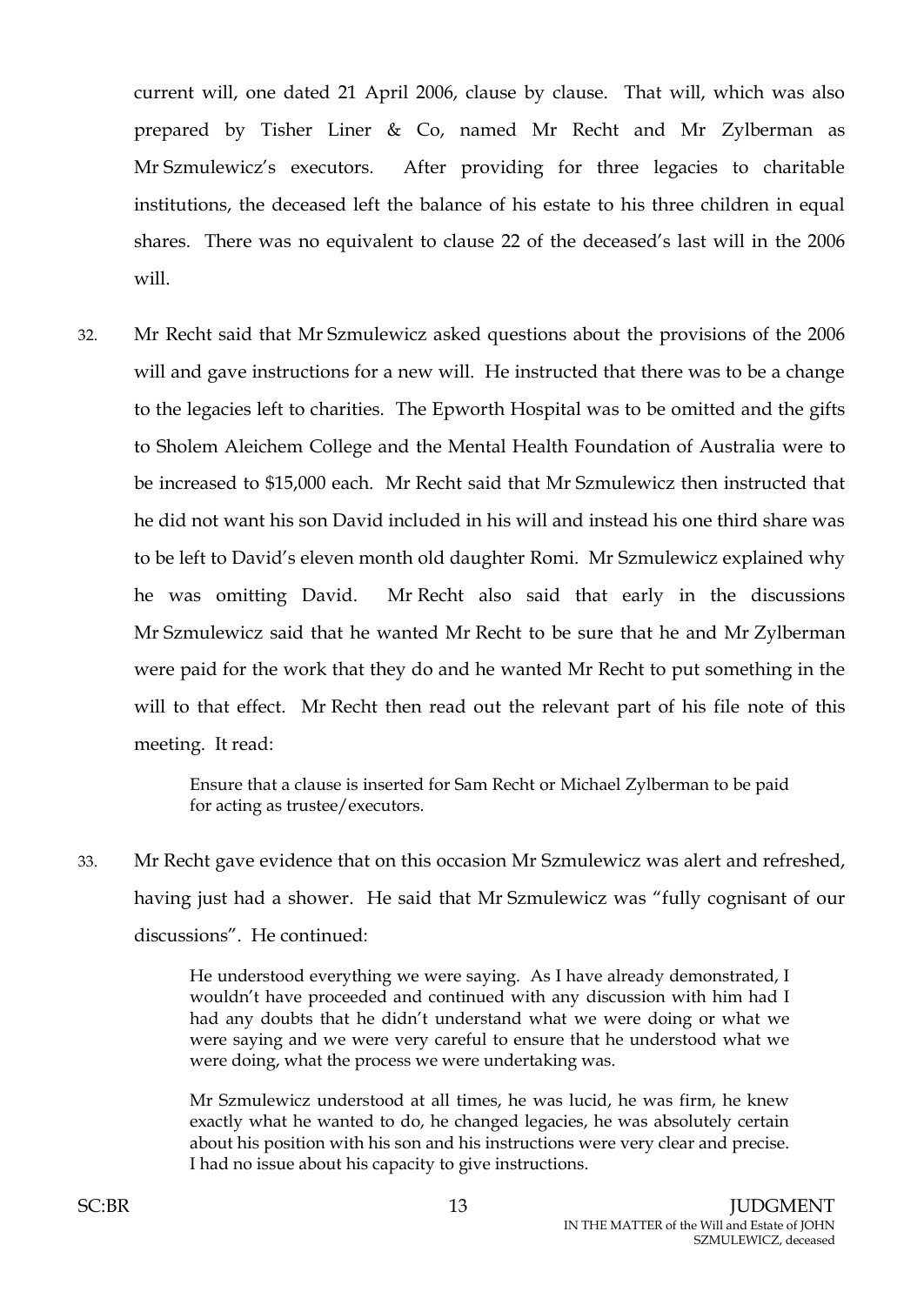- 34. Mr Recht said that on the next morning, 21 January 2008, he asked his partner, Mr Denis Liner, to prepare a will based on Mr Szmulewicz's instructions. Mr Recht said that Mr Liner was "more of a specialist in dealing with estates". Mr Recht said that he and Mr Liner discussed the instruction concerning commission for the executors. He said that Mr Liner advised him that "the usual rate" was five percent and that executors could receive five percent "under legislation". However, they agreed that five percent would be "too much" and decided that 3.5 percent would be "fairer" after weighing up what would be "fair and reasonable in the circumstances". It should be noted that Mr Recht's explanation as to how Mr Liner came to draft clause 22 in the way that he did, does not deal with the inclusion of a rate of five per cent on income.
- 35. That afternoon, Mr Recht attended on Mr Szmulewicz at the Epworth Hospital. They went into a "quiet room". Mr Recht said that he went through the changes that Mr Szmulewicz wanted in his will and "he accepted them". Mr Recht explained what had been done about removing David and putting in David's daughter. He read out the statement of reasons for excluding David which Mr Liner had prepared. Mr Recht was asked what his recollection was in relation to clause 22. He answered:

It was no different to any of the other clauses, I went through each clause one by one and at the conclusion of each clause, "Do you understand, John? Do you understand this clause?" And he said yes. There was no further discussion about it. My understanding was that he understood that we had followed his instructions that he wanted us to be paid for the work that we did and he wanted a clause put in to that effect. We followed his instructions and he was happy with that.

- 36. The will was then signed by Mr Szmulewicz around 6.00 pm before a solicitor and articled clerk from Mr Recht's firm.
- 37. Mr Recht said that at about 9.30 pm that night he received a telephone call from Mr Szmulewicz, who said that David had come to see him, it was "an amicable meeting" and "he would like to reinstate him in the will if possible". The words in the quotation marks appeared in Mr Recht's file note of this telephone conversation on 21 January 2008. Mr Recht agreed to prepare an amended will. According to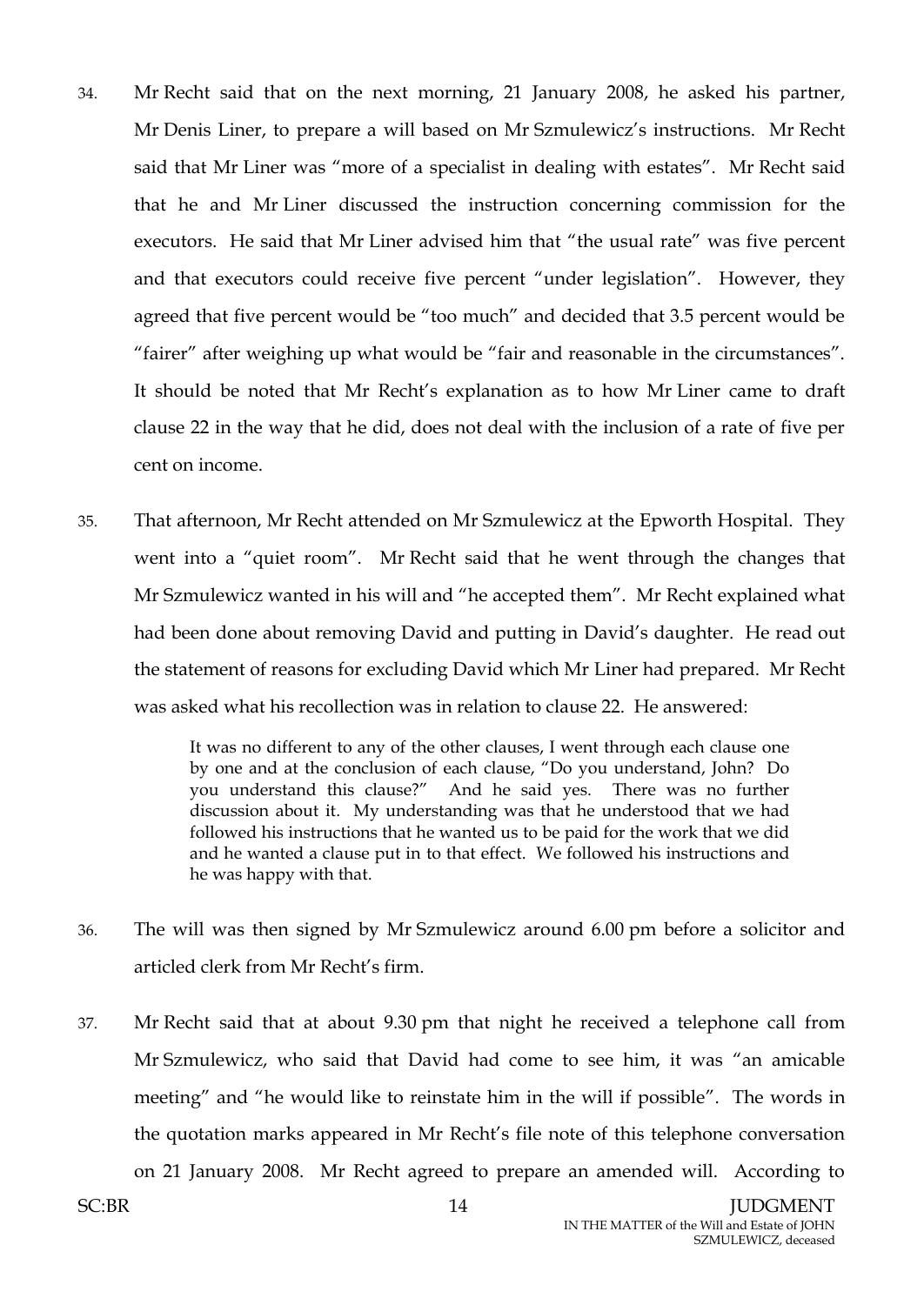another file note, Mr Szmulewicz called Mr Recht again the following morning when he was on his way to work. He again said that David had come to see him and he wanted David reinstated in his will. At about 10.00 am on 22 January 2008, before Mr Szmulewicz underwent his operation, Mr Recht took the amended will to the Epworth Hospital. He said that he went through the will with Mr Szmulewicz who "confirmed the contents of the will". The only change was that David was put back in the will in place of his daughter. Mr Recht said that Mr Szmulewicz "made no comment about the commission clause". Mr Szmulewicz then signed the will before another solicitor and the articled clerk from Mr Recht's firm.

38. One other part of Mr Recht's evidence should be mentioned. Rule 10.1 of the *Professional Conduct and Practice Rules* 2005 provided as follows:

#### **10 Receiving a Benefit Under a Will or Other Instrument**

10.1 A practitioner who receives instructions from a client to draw a will appointing the practitioner or an associate of the practitioner an executor must inform the client in writing before the client signs the will –

10.1.1 of any entitlement of the practitioner, or the practitioner's firm or associate, to claim commission;

10.1.2 of the inclusion in the will of any provision entitling the practitioner, or the practitioner's firm or associate, to charge legal costs in relation to the administration of the estate, and;

10.1.3 if the practitioner or the practitioner's firm or associate has an entitlement to claim commission, that the person could appoint as executor a person who might make no claim for commission.

39. Given Mr Recht's evidence that Mr Szmulewicz asked for a clause to be inserted for Mr Recht and Mr Zylberman to be paid for acting as executors and trustees and that Mr Szmulewicz approved the inclusion of clause 22, it might be said that subparagraphs 10.1.1 and 10.1.2 had no application, or if they did apply, that their requirements were satisfied, apart from the requirement that the relevant advice be "in writing". However that may be, it is clear from Mr Recht's own evidence that the requirements of 10.1.3 were not met. Mr Goldblatt submitted that this sub-paragraph was inapplicable because it was clear from Dr Szmulewicz's and Mr Recht's evidence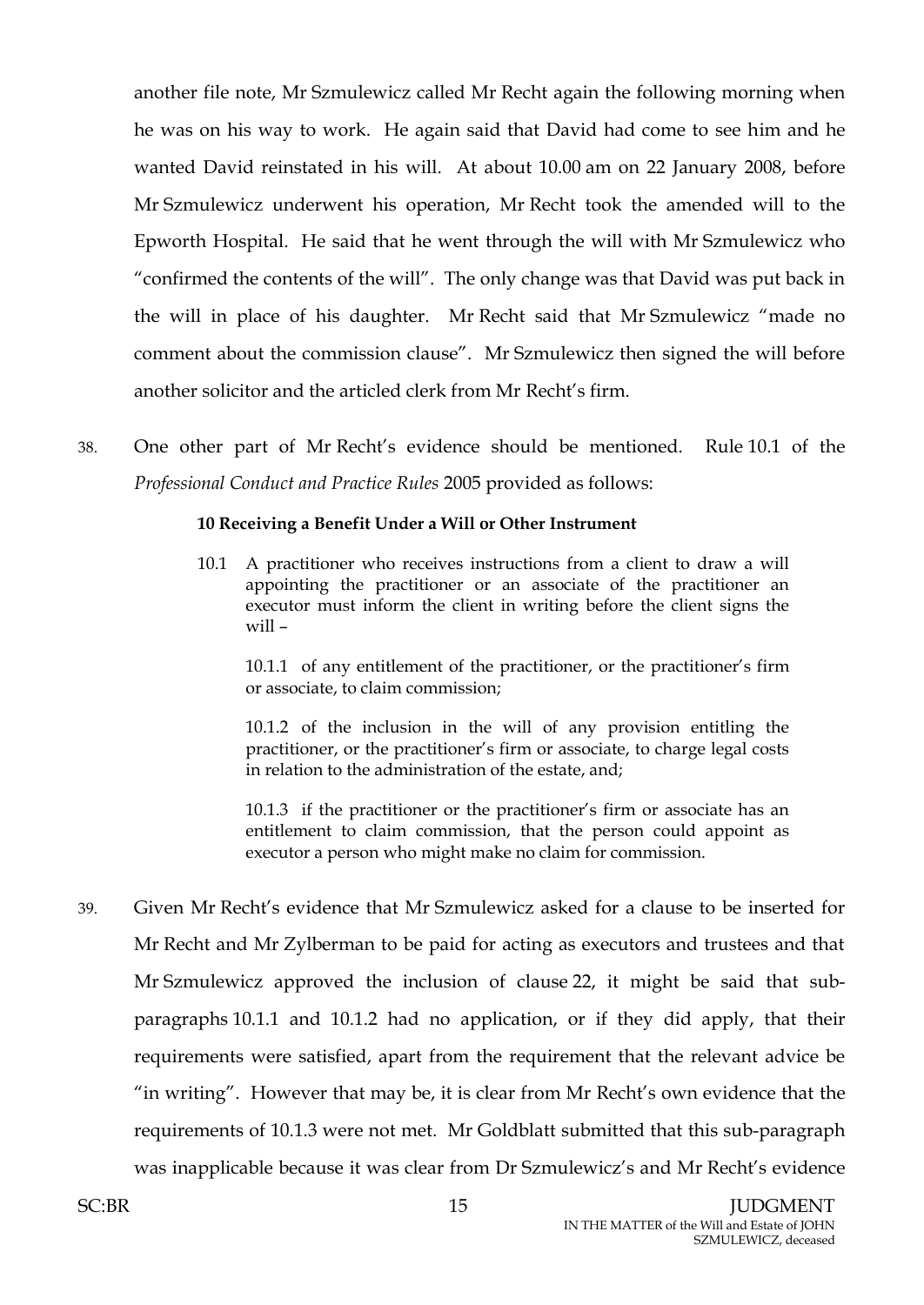about the deceased that he had no-one who could undertake the role of unpaid executor, given his lack of friends and his attitude towards his children. His solicitor and his accountant were prepared to act but only if they were paid. Of course, this last part of the submission does not fit easily with the fact that the deceased's 2006 will did not contain any clause providing for Mr Recht and Mr Zylberman to receive commission for acting as his executors. However, it seems to me that the point of rule 10.1 is that it is an attempt to ensure that a testator is given full information and advice by his solicitor about a clause in his will which potentially causes a conflict between the solicitor's fiduciary duty to his client and his personal interest. Mr Recht said in cross-examination that at the time of the signing of the will he was unaware of the existence of rule 10.1 Thus, knowledge of its requirements did not alert him to the need for him to think about the particular matters he should discuss with Mr Szmulewicz before allowing him to sign a will with clause 22(b) included.

40. Nevertheless, the decision in this case does not turn on whether or not Mr Recht complied with rule 10.1. As was stated by Brennan CJ, Gaudron, McHugh and Gummow JJ in *Maguire:*

> The trial judge, correctly, concluded that compliance with the requirements of the Solicitors' (Professional Conduct and Practice) Rules 1984 (Vict) would not necessarily satisfy the requirements of the fiduciary obligations of a solicitor to the client. Rule 10(2)(d) forbade a solicitor to act for both lender and borrower in connection with the loan of money unless and until the solicitor obtained written acknowledgment of the parties in or to the effect of Form 1.

> Rule  $10(2)(d)$  states a prohibition upon a solicitor acting for lender and borrower and goes on to qualify that prohibition. It does not restate, and therefore does not qualify, the fiduciary obligation to avoid a conflicting engagement where it is the solicitor who lends money to the client.<sup>22</sup> [Footnote omitted]

41. As I understand the case advanced on behalf of the first defendant, it was submitted that the approach of the Queensland Court of Appeal in *Dore* meant that there was no need to inquire into informed consent so long as the testator knew and approved

…

 $\overline{a}$ <sup>22</sup> (1997) 188 CLR 449, 466. See also *Dore* [2006] QCA 494, [55] (McMurdo JA, with whom Holmes JA agreed).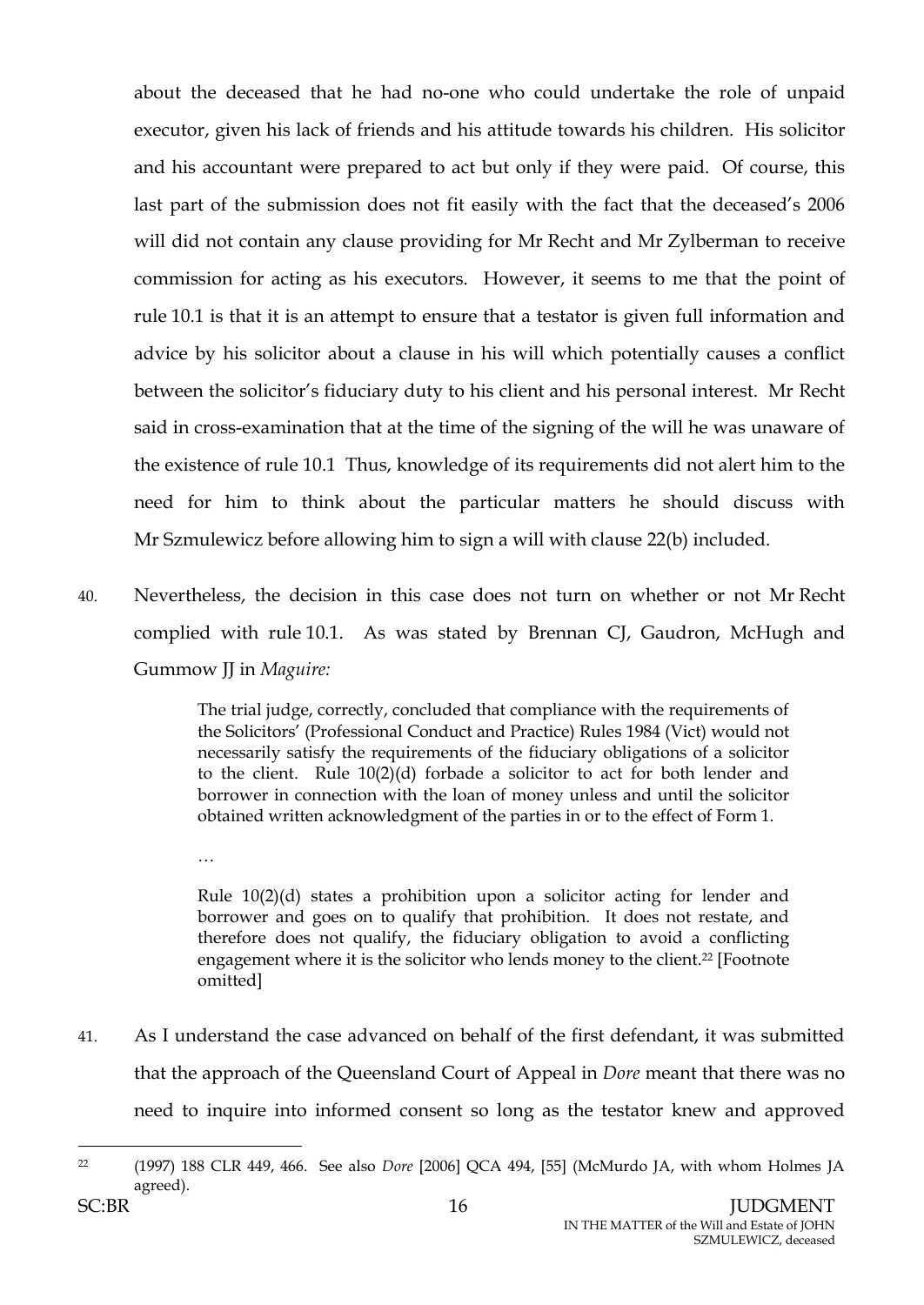clause 22(b). Attention was drawn to passages in the judgments which referred to "the requirement that a party who puts forward a document as being the last will of a deceased must establish that the testator knew and approved its contents at the time when the testator executed it,"<sup>23</sup> and to the conclusion that "the questions for the trial judge were whether the testator had testamentary capacity and he knew and approved of the contents of his will."<sup>24</sup>

- 42. Mr Goldblatt submitted that here such an approach would result in the plaintiffs' claim being dismissed because the evidence established that Mr Szmulewicz asked for a clause to be inserted providing for Mr Recht and Mr Zylberman to be paid for acting as executors and that Mr Szmulewicz approved and understood the wording of clause 22(b). This had to be seen in the context of Mr Szmulewicz signing a will in 2006 without such a clause and an earlier one in 2000 which contained a differently worded executor remuneration clause. So much may be accepted. But it is one thing to conclude that the testator in *Dore* knew of and approved the testamentary gift to his solicitor, it is another to conclude that Mr Szmulewicz understood all of the issues about clause 22(b) simply because he asked for a clause providing that his executors be paid and he read that clause in the will and said that he understood it. In any event, as *Maguire* makes clear, whatever approval or consent was given, it must be informed consent. That is, Mr Szmulewicz had to be informed of all the options open to him before he gave his consent.
- 43. What Mr Szmulewicz was not told was that:
	- (a) there was no automatic right for executors to receive commission so that he did not have to include a clause such as clause 22(b);
	- (b) in the absence of clause 22(b), the executors could still apply under s 65 of the Act and be allowed commission not exceeding five per cent "for [their] pains and trouble as is just and reasonable";

<sup>23</sup> [2006] QCA 494, [31] (Jerrard JA, with whom Holmes JA agreed).

<sup>&</sup>lt;sup>24</sup> [2006] QCA 494, [57] (McMurdo JA, with whom Holmes JA agreed).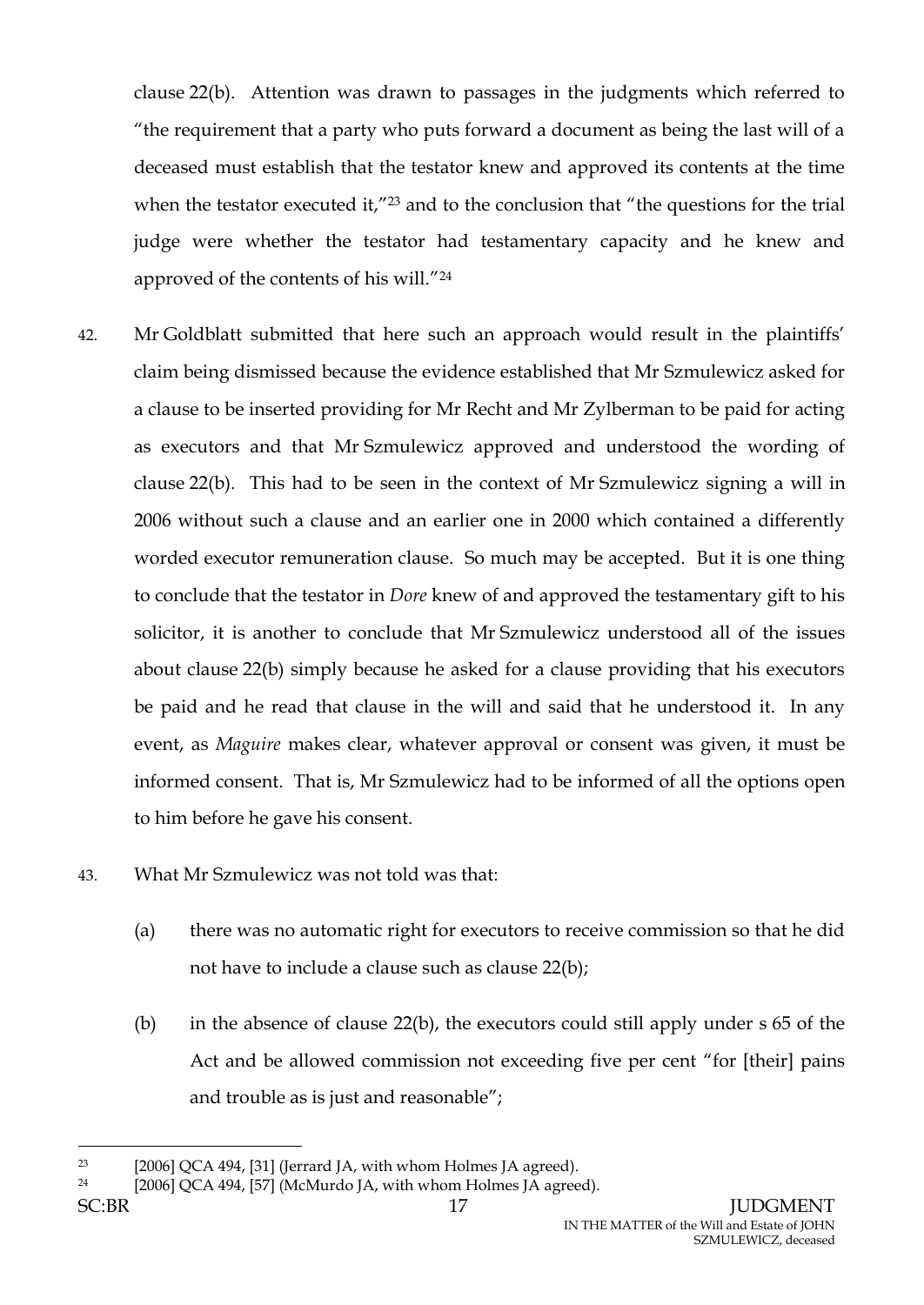- (c) if clause 22(b) was included, then the executors would be entitled to receive 3.5 per cent of capital and 5 per cent of income irrespective of the amount of work performed by them in the administration of the estate and without any independent scrutiny, such as by the Court under s 65;
- (d) if clause 22(b) was included, then the beneficiaries would not be able to challenge the level of the executors' remuneration or subject it to independent scrutiny, such as by the Court under s 65; and
- (e) the rates included in clause 22(b) were those decided by Mr Recht and Mr Liner and were not fixed by law and could be reduced by him.
- 44. There was a marked contrast between the course followed by Mr Recht and that laid down by Holland J in *Shannon.* In my opinion, a solicitor putting forward a will for a client to sign, which contains a clause such as the one in this case, must explain to the client all of the pros and cons of the inclusion of the clause, even if it was the client who suggested the clause, so that it is clear that the client has given his or her *informed*  consent to a clause which otherwise would give rise to an objection on the ground of conflict between fiduciary duty and personal interests. The solicitor cannot assume that the client understands all of the ramifications of including the suggested clause, no matter how sophisticated or astute the client may be with respect to financial matters.
- 45. Mr Goldblatt submitted on behalf of the first defendant that Mr Szmulewicz, by agreeing the level of commission with the defendants, fixed it a level lower than the maximum five per cent ceiling allowed by s 65 and thereby created certainty which was in everyone's interest. This, in turn, avoided the necessity for costly applications for commission to be made. Finally, it was submitted that the inclusion of clause 22(b) allowed the deceased "to lock in" the services of each of the defendants in acting as executors and administering his estate.
- 46. It seems to me that the first point this submission overlooks is that if Mr Szmulewicz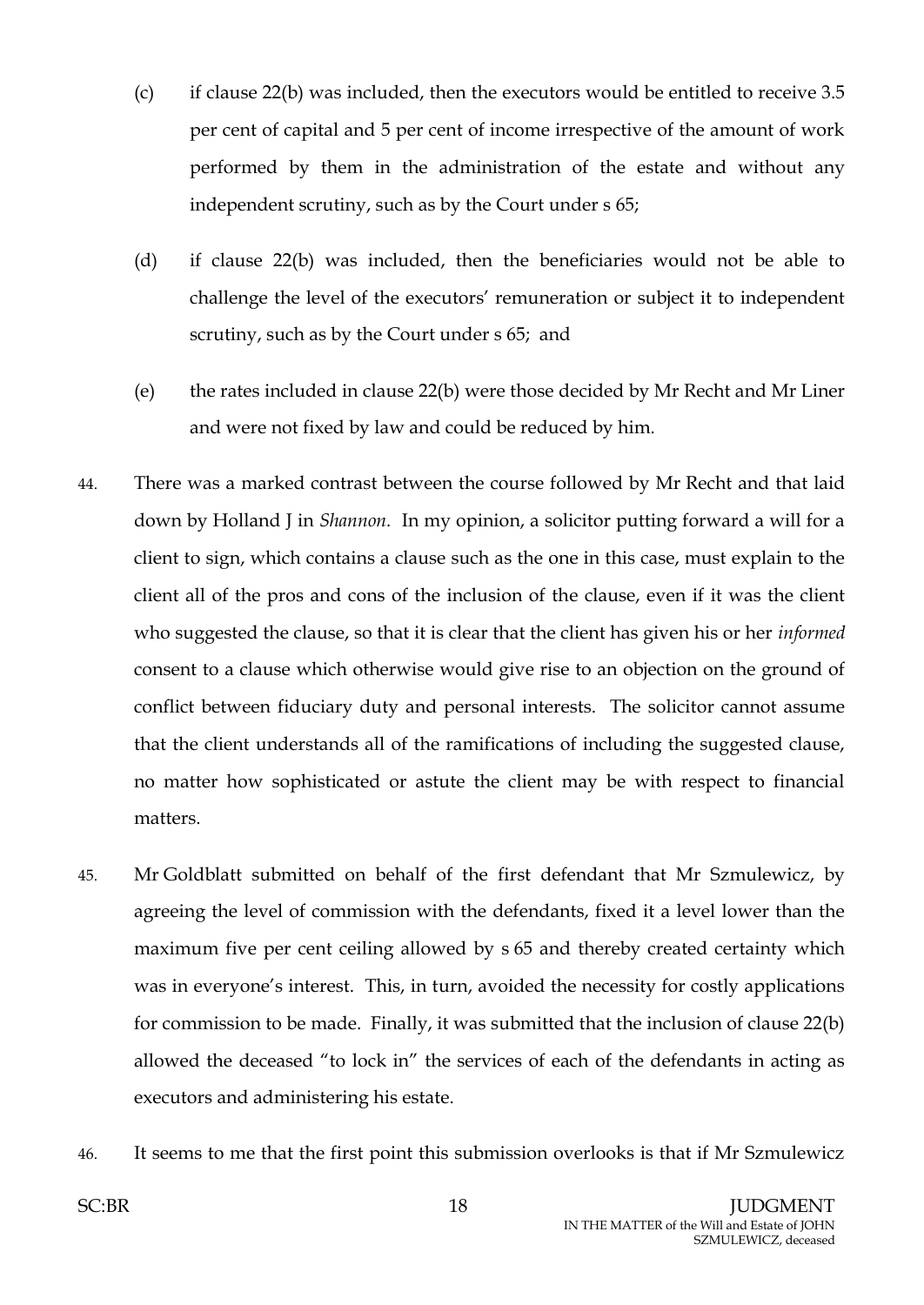had been properly informed of his rights, he may have been able to gain certainty and "to lock in" the services of each of the defendants at a lower cost than that stipulated by Mr Liner and Mr Recht.

- 47. Secondly, if he had been fully informed, Mr Szmulewicz would have been able to decide for himself whether the possible benefits of leaving the executors to seek allowance of commission under s 65 of the Act were outweighed by the benefits of certainty and avoidance of costs. For myself, I do not agree that a sensible testator would necessarily consider that the certainty of a fixed rate was a desirable goal, given that it carried with it the risk that the executors could be either greatly over paid or under paid, depending on how much work had to be performed and the eventual size of the estate. I do not agree with Mr Goldblatt's submission that the deceased was in the best position to assess how much would need to be done. I would have thought that it would be difficult for a lawyer let alone a lay person to make an accurate prediction. Moreover, the certainty that was achieved was a bit one-sided in that the executors' commission could not be reduced regardless of the amount of work performed, but there was a slight possibility that it could be increased beyond that provided for in the deceased's last will, if there were exceptional circumstances shown, pursuant to the Court's discretion under s 65 of the Act. 25
- 48. In my opinion, Mr Recht's evidence falls well short of establishing that Mr Szmulewicz gave informed consent to the inclusion of clause 22(b). As was said by the Full Court in *Haywood v Roadknight:*

Where the relationship of confidence exists it is incumbent on the person in whom the confidence is reposed to satisfy the Court that he has put himself "at arm's length" to his client…He must furnish his employer with all the knowledge he himself possessed…and he must give "as ample and correct advice and information to his client as he would have done if his client had been dealing with a third person". <sup>26</sup> [References omitted]

49. I have, therefore, concluded that there was a breach of fiduciary duty by the first defendant, namely the conflict between his duty to the deceased and his personal

<sup>25</sup> *Re White; Tweedie v Attorney-General* (2003) 7 VR 219, [59]-[60[ (Kellam J).

<sup>26</sup> [1927] VLR 512, 521 (Cussen, McArthur and Lowe JJ).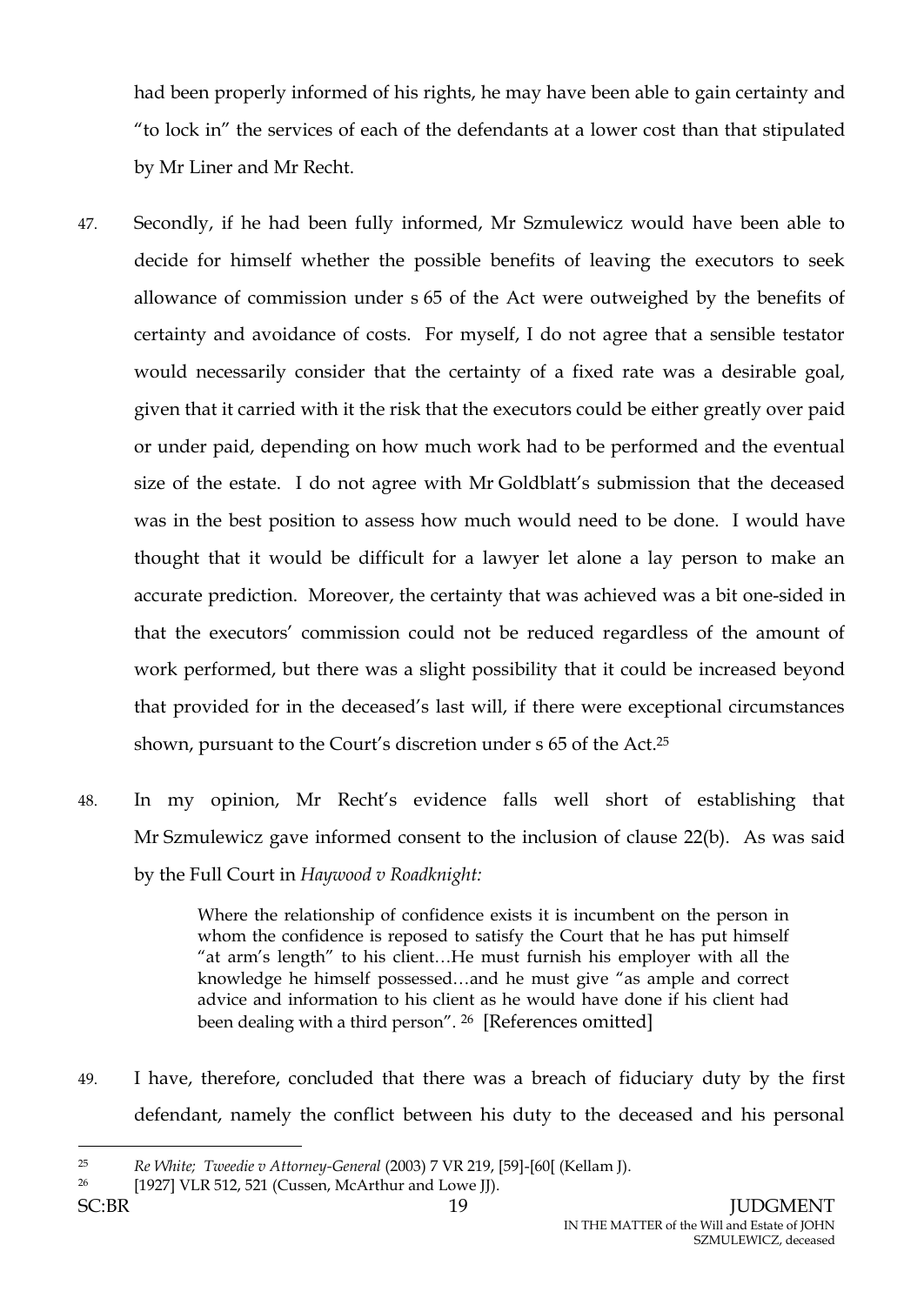interest resulting from the inclusion of clause 22(b) in the deceased's wills executed on 21 and 22 February 2008, and that the breach was not negated by the existence of informed consent.

- 50. The third defence advanced on behalf of the first defendant was that because of the delay by the plaintiffs in challenging the validity of clause 22 until after the estate had been fully administered by the defendants, by them paying each of the plaintiffs more than \$2 million and by paying themselves their commission of over \$260,000, the defendants had been prejudiced or suffered detriment. Mr Goldblatt submitted that one or more of the doctrines of estoppel, laches and acquiescence applied to prevent the plaintiffs succeeding in their attack on the validity of clause 22(b).
- 51. With respect to estoppel, Mr Goldblatt submitted that the plaintiffs' conduct, in allowing the defendants to administer the deceased's estate knowing full well that the defendants were relying upon clause 22(b) as a valid and enforceable entitlement to remuneration, amounted to a representation by silence that the plaintiffs accepted the validity of clause 22(b), and that the defendants relied upon and were induced to rely upon this representation in carrying out and continuing to carry out their duties as executors. Mr Goldblatt further submitted that the detriment suffered by the defendants was that had they, as professionals, been aware prior to or during the course of them acting as executors and administering the deceased's estate that the plaintiffs sought to contest the validity of clause 22(b), they would not have agreed to so act at all or unless another acceptable alternative arrangement had been negotiated.
- 52. There are at least three reasons why, in my opinion, the estoppel defence cannot succeed. First, I do not consider that there was any representation by silence when the plaintiffs did not know, until after the administration of the estate had been completed, that there was an argument that clause 22(b) might not be valid and that they could dispute the defendants' entitlement to commission under that clause. Without that knowledge, the plaintiffs cannot be regarded as having known or intended that the defendants act in reliance on an assumption induced by them that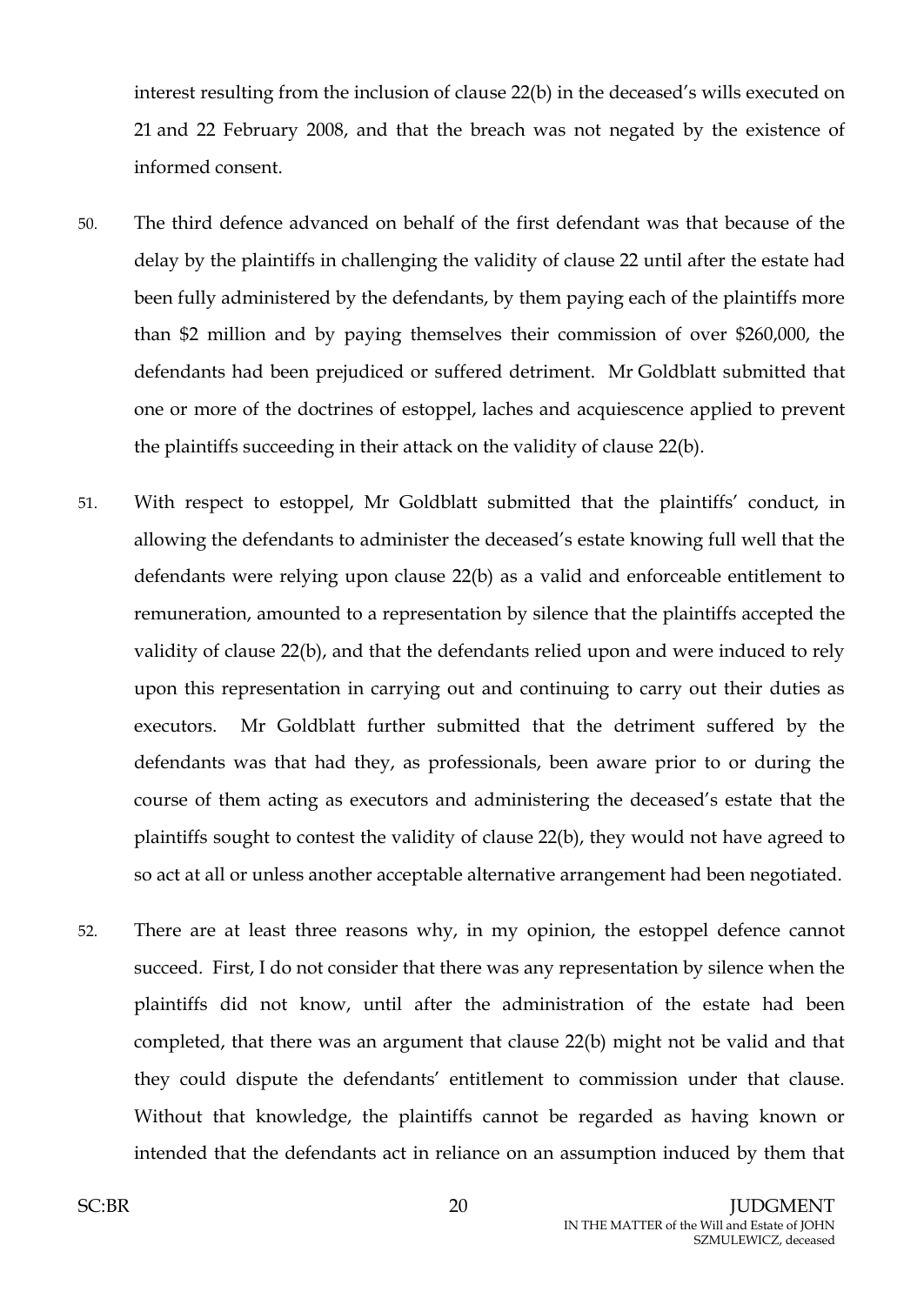clause 22(b) was valid and enforceable.<sup>27</sup>

- 53. Secondly, even if the above is incorrect, because the plaintiffs did not know about the potential breach of fiduciary duty, in including clause 22(b) in the deceased's last will without his informed consent until after the administration of the estate had been completed, there is nothing unconscionable in their subsequently disputing the validity of clause 22(b).<sup>28</sup>
- 54. Thirdly, in my opinion, the evidence does not establish that the defendants will suffer the alleged detriment if the assumption is not fulfilled. Mr Recht was asked in evidence in chief what he would have done if he had been told of a challenge to clause 22(b) prior to probate having been granted. He said that he would have discussed it with his partners, as his appointment as an executor and trustee was in his capacity as a partner of Tisher Liner & Co. Mr Recht said that he thought a meeting with the plaintiffs would probably have been suggested and that if they remained determined to challenge the clause:

I don't believe I would have acted … But had they insisted on wanting to challenge the clause at that point in time, I dare say I may have very well not wanted to proceed to act knowing that I wouldn't be paid.

When I put to Mr Recht that this was not correct because s 65 of the Act gave him the right to seek to have an allowance of commission, he said that he did not know about s 65 at that time.29 However, he agreed that in his suggested discussion with his partners, the existence of s 65 would have been mentioned and that in that case:

Yes, I would have proceeded.

55. Mr Recht also said that he would not have undertaken the role of executor solely without Mr Zylberman's involvement because Mr Zylberman's intimate knowledge of Mr Szmulewicz's financial and tax affairs was "absolutely vital in the proper

<sup>27</sup> *Waltons Stores (Interstate) Ltd v Maher* (1987) 164 CLR 387, 428-429.

<sup>28</sup> G Dal Pont and D Chalmers, *Equity and Trusts in Australia and New Zealand* (LBC Information Services, 1 st ed, 1996), 215.

<sup>&</sup>lt;sup>29</sup> This evidence appears to be in conflict with his earlier evidence about his discussion with Mr Liner prior to the drafting of the will on 21 January 2008. See paragraph 34 above.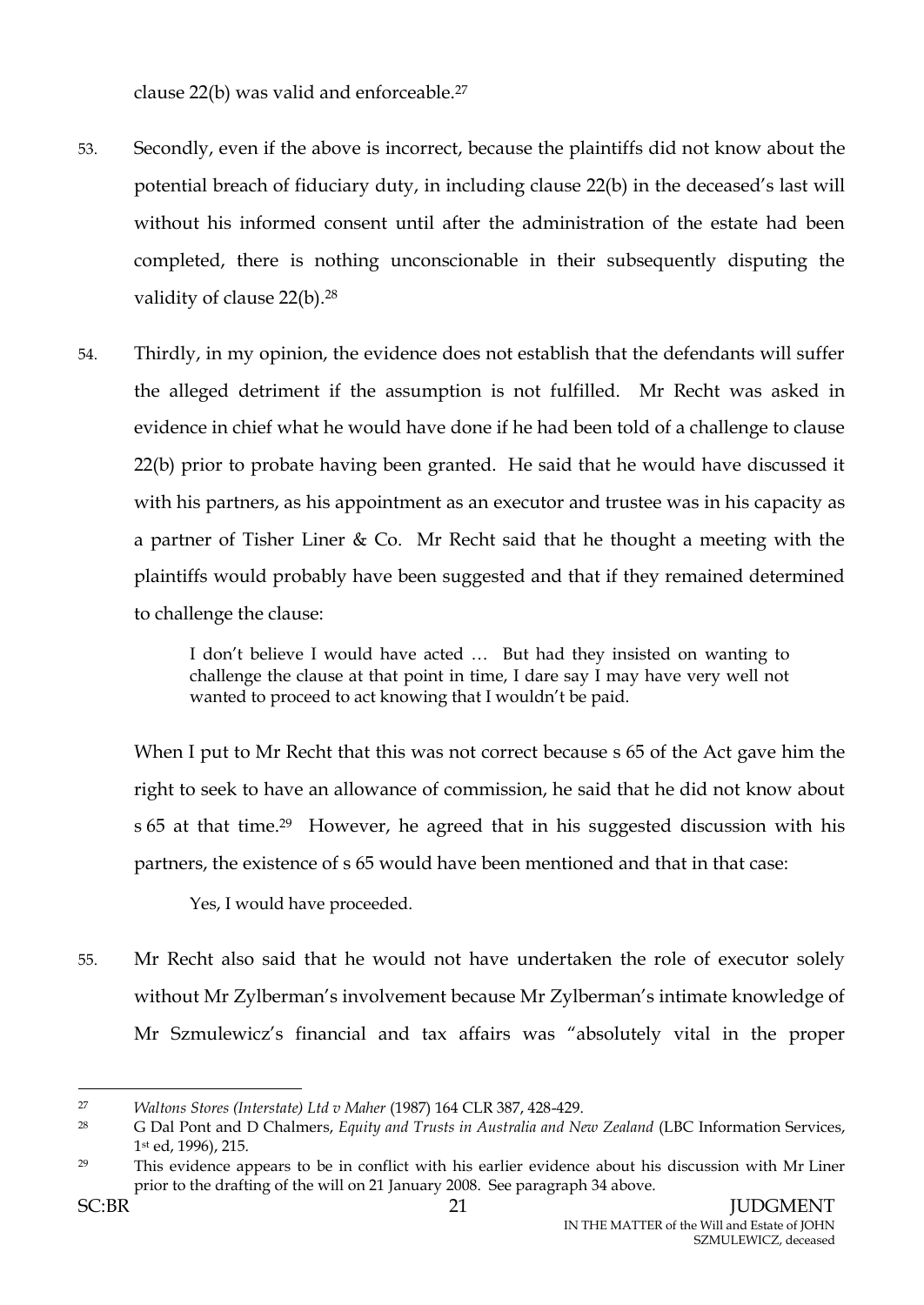administration of this estate". It was submitted that the evidence showed that Mr Zylberman would not have agreed to act as executor if there had been no clause  $22(b)$ .

56. Counsel for the first defendant tendered an affidavit affirmed by Mr Zylberman on 23 November 2010, but there was no cross-examination of him. In that affidavit, Mr Zylberman said:

> Prior to his death I told John at a meeting with him and Sam Recht that my involvement as an Executor would be at a cost to the Estate. I believe that meeting took place at the nursing home John was staying a short period before his death. John acknowledged that he was aware there would be costs and agreed to that position.

57. I note in passing that this evidence suggests that it was Mr Zylberman who first mentioned remuneration of the executors and not the deceased as suggested by Mr Recht's file notes. However, that may be, Mr Zylberman later said in his affidavit:

> I accepted my role as Executor of the Estate on the basis of the Will and I have done all within my power to ensure that I honoured the Testator's wishes.

- 58. It is hardly surprising that Mr Zylberman relied on the existence of clause 22(b) in accepting his role as executor. But that is as far as his affidavit goes. There is simply no evidence that Mr Zylberman would not have agreed to act as the executor if his remuneration had been governed by s 65 of the Act instead of clause 22(b).
- 59. Thus, the suggested detriment, that the defendants would not have agreed to act as executors without the ability to be remunerated under clause 22(b), was not made out. Mr Recht's evidence was to the contrary and Mr Zylberman's evidence did not go that far.
- 60. I turn then to consider laches and acquiescence. A court may, in its discretion, refuse to grant equitable relief to a plaintiff in circumstances where that plaintiff comes to equity with undue delay. Undue delay can either take the form of laches or acquiescence. Both can be relied upon as defences to a breach of trust or to a breach of fiduciary duty.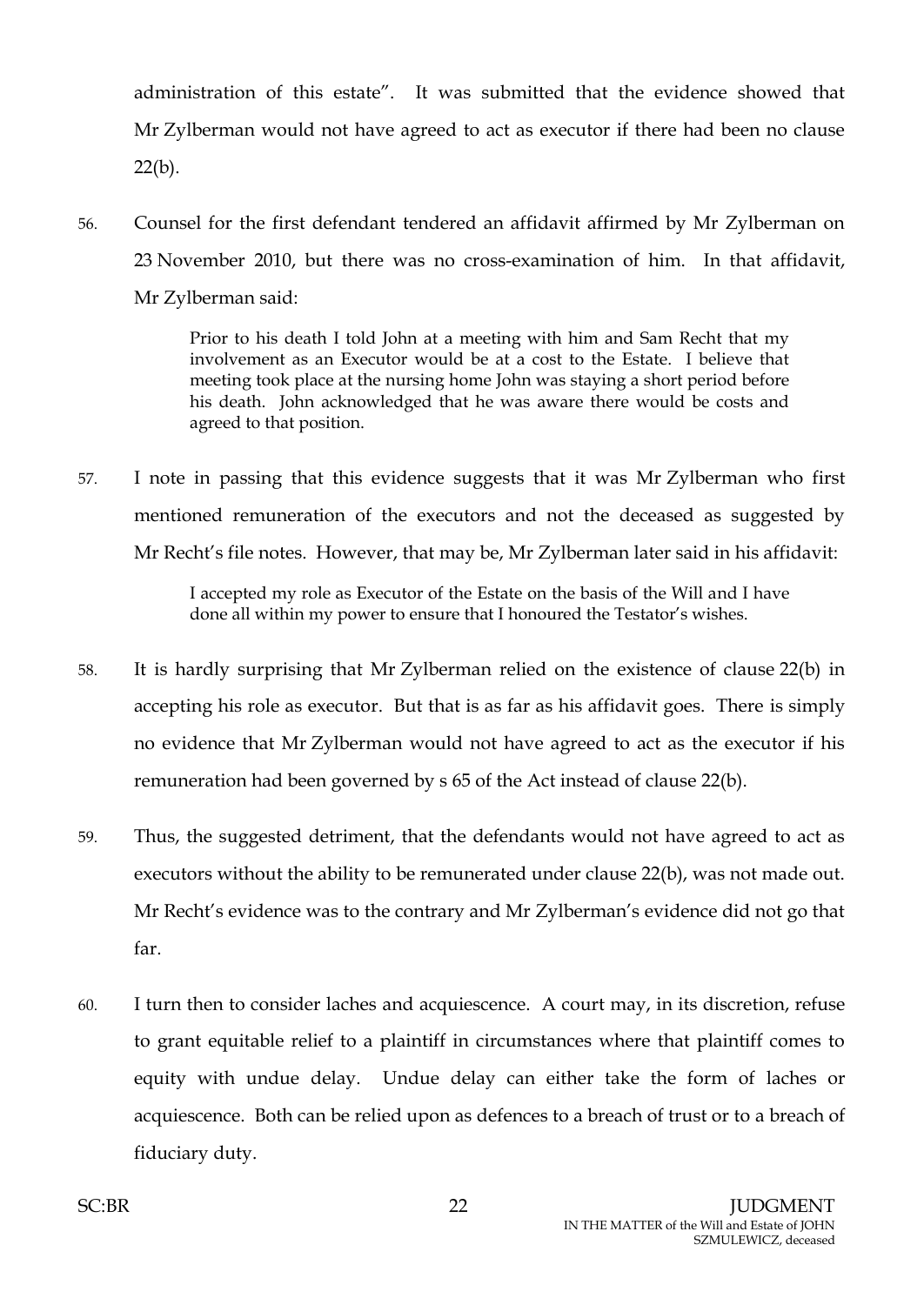61. The defence of acquiescence can be disposed of fairly quickly. As Deane J held in *Orr v Ford*:

> Strictly used, acquiescence indicates the contemporaneous and informed ("knowing") acceptance or standing by which is treated by equity as "assent" (i.e. consent) to what would otherwise be an infringement of rights30.

His Honour further noted that acquiescence is used to signify:

calculated (i.e. deliberate and informed) inaction or standing by which encouraged another reasonably to believe that his assertion of rights and consequent actions were accepted or not opposed<sup>31</sup>.

- 62. Thus, in order to make out a defence of acquiescence, the following two elements must be established:
	- (a) there must have been a lapse of time; and
	- (b) there must be knowledge that rights have been infringed.

A plaintiff will not be expected to have sought redress if he or she was unaware that he or she had a claim. The prejudice suffered by the defendant must be the result of *knowing delay* on the part of the plaintiffs which has prejudiced the defendant and must not simply result from the passage of time.

- 63. As discussed above, the delay complained about by the defendants is in respect of the period during which they completed the administration of the estate. But this was not a knowing delay on the part of the plaintiffs. The only knowing delay by them was between when they were advised of their rights with respect to clause 22(b), which had to have occurred some time after 3 September 2009 and before 30 March 2010, when they commenced this proceeding. Not only is the period not very long, but also there was no prejudice suffered by the defendants during it. Therefore, the defence of acquiescence cannot succeed.
- 64. Unlike acquiescence, in order to raise successfully the defence of laches, there is no

<sup>30</sup> (1989) 167 CLR 316, 337.

<sup>31</sup> (1989) 167 CLR 316, 340.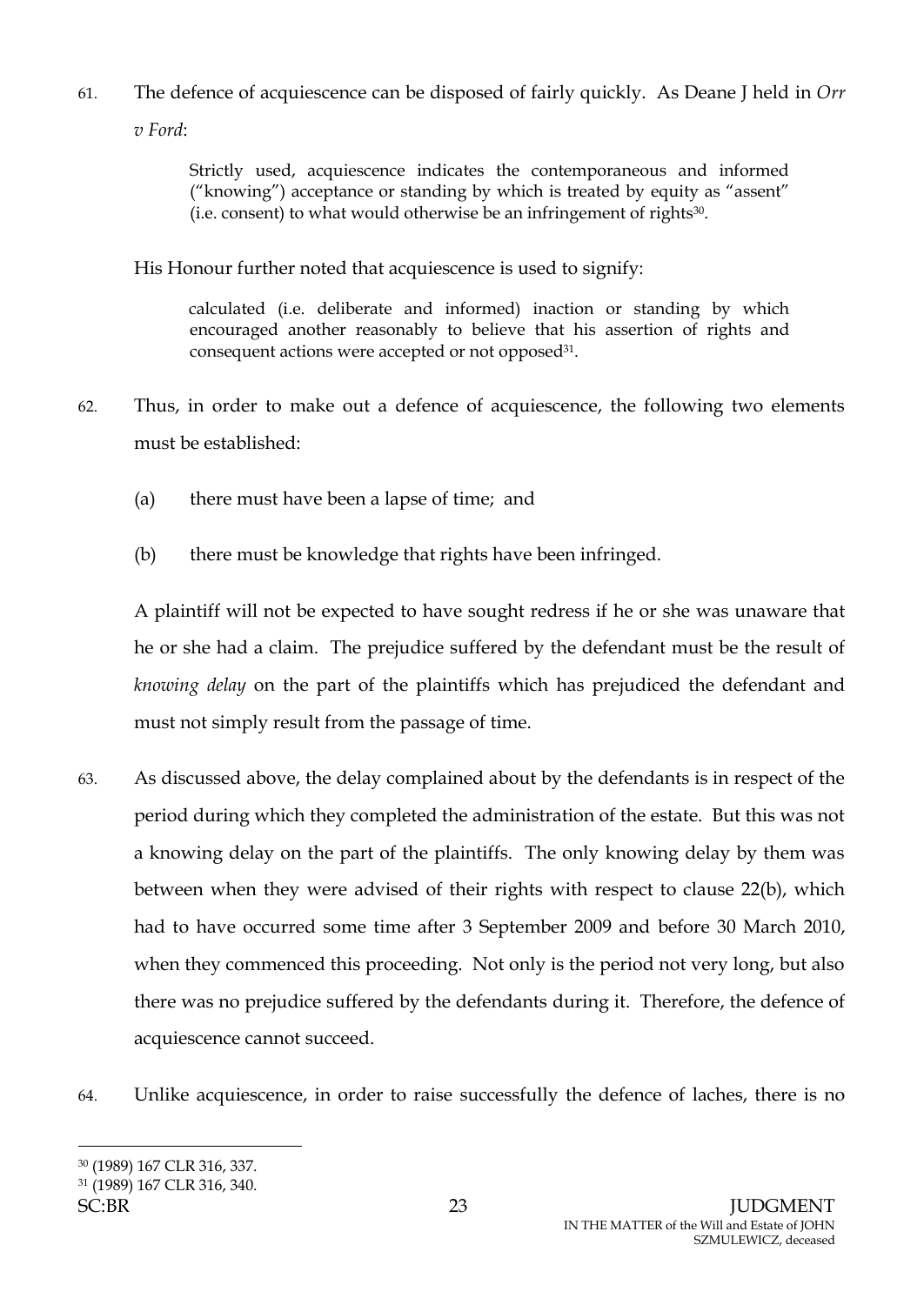requirement of knowledge on the part of the plaintiffs. The rationale for the doctrine of laches was explained by Rich J in *Hourigan v Trustees Executors & Agency Company Limited* as follows:

If a party in a position to claim an equitable right which is not undisputed lies by and acts in such a way as to lead to the belief that he has no such claim, or will not set it up, and thus encourages the party in possession to so deal with his own affairs that it would be unfair to him and to others claiming under him to tear up the transactions and go back to the position which might originally have obtained, the Court of equity will not, even where the claim is that an express trust is created, disregard the election of the party not to institute his claim and treat as unimportant the length of time during which he has slept upon his rights and induced the common assumption that he does not possess any32.

65. More succinctly, Deane J, in *Orr v Ford*, <sup>33</sup> summarised the "ultimate test" for laches as:

…whether the plaintiff has, by his inaction and standing by, placed the defendant or a third party in a situation in which it would be inequitable and unreasonable "to place him if the remedy were afterwards to be asserted".<sup>34</sup>

66. In the Supreme Court of South Australia Full Court decision in *Barker v The Duke Group Ltd (In Liq)*, <sup>35</sup> Perry J described the relevant principles as follows:

> The relevant principles in considering the defence of laches are clearly established. There must be unreasonable delay in the institution of the proceedings, and it must be established that by reason of the delay there has been such a substantial detriment to the defendant as to render it unjust to allow the claim to be prosecuted<sup>36</sup>.

67. In this case, there was a period of nearly two years between the death of Mr Szmulewicz and the commencement of this proceeding. Even if the whole of this period is considered relevant, it is a quite short period when compared to periods of delay where the defence of laches has been successfully invoked. What is perhaps more important is what has occurred during the period of delay. In *Hourigan v Trustees Executors & Agency Company Limited*, for example, the plaintiff had failed to issue the writ until approximately fifteen years after his mother's death, thirty-seven

 $\overline{a}$ <sup>32</sup> (1934) 51 CLR 619, 629-630.

<sup>33</sup> (1989) 167 CLR 316, 341.

<sup>34</sup> *Lindsay Petroleum Co v Hurd*, LR 5 PC 221, 239-240.

<sup>35</sup> [2005] SASC 81.

<sup>36</sup> [2005] SASC 81, [142] (Duggan and White JJ relevantly agreed with Perry J).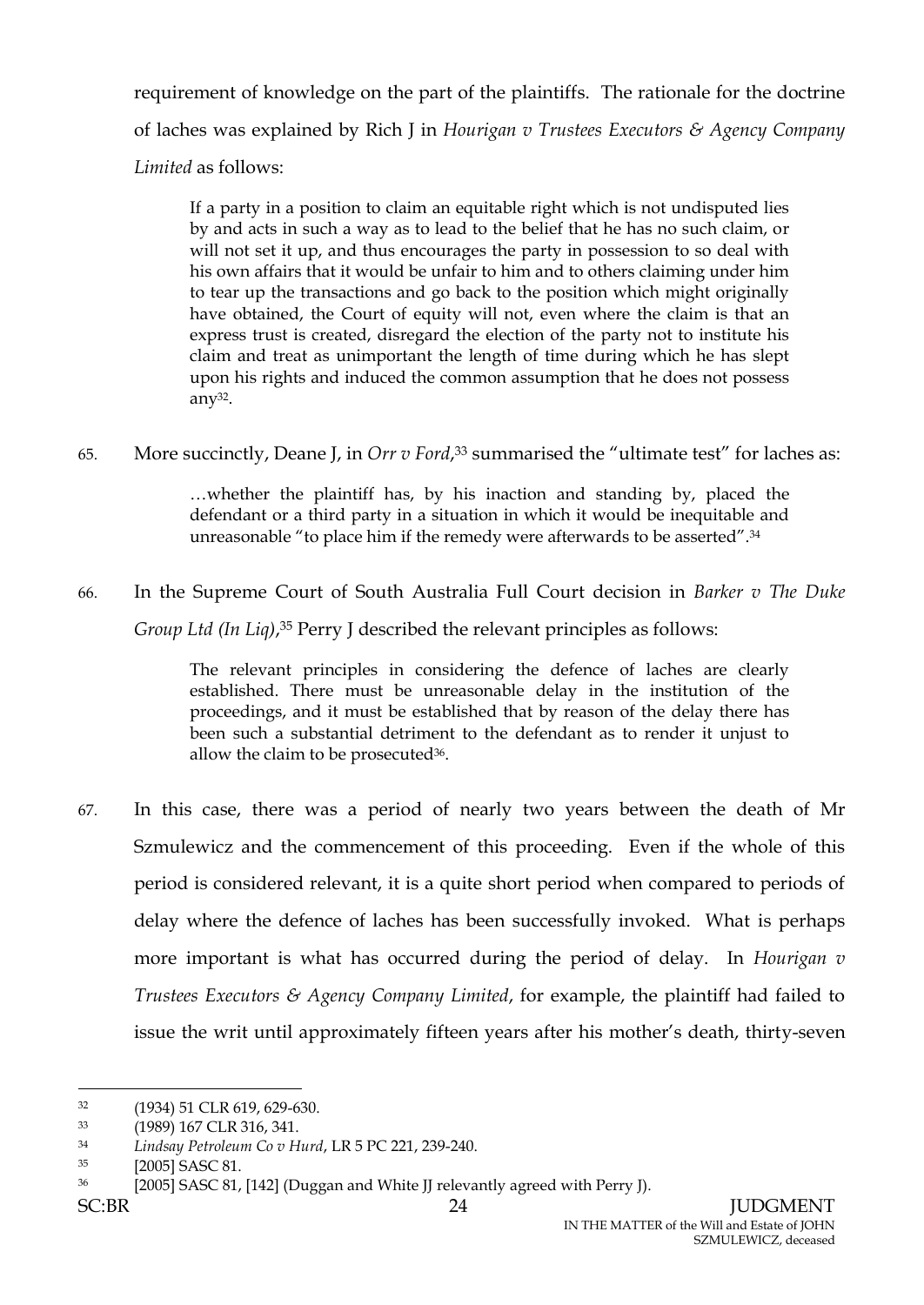years after the conveyance of the land in question to his mother and forty-two years after he had reached full age. The High Court held that the lapse of time and delay had materially affected the situation, had made a just ascertainment of rights impossible and had induced testamentary dispositions which it would be inequitable to disturb<sup>37</sup>.

- 68. Here, by way of contrast, not only was the period of delay relatively short, there is, in my opinion, no irreparable prejudice to the defendants should the defence of laches be rejected. Although the commission paid by the executors to themselves will have to be repaid, they can seek a Court order that they be allowed "just and reasonable" commission. As previously stated, such applications have been belatedly commenced by each defendant.
- 69. Further, the plaintiffs, through their counsel, accept that, should there be, for whatever reason, a shortfall in the estate following the determination of the defendants' s 65 applications, they would have to repay sufficient of what had already been paid to them as residuary beneficiaries to meet that shortfall.
- 70. It is the absence of "considerable prejudice" to the defendants if the plaintiffs' claim for equitable relief is upheld which distinguishes this case from the authority relied on by Mr Goldblatt, namely *Websdale v S & J D Investments Pty Ltd*. 38
- 71. Accordingly, in my opinion, the defence of laches should be rejected.

## **The Second Defendant's Submissions**

72. Mr Nekvapil of counsel, who appeared for Mr Zylberman, did not dispute the plaintiffs' submission that a breach of fiduciary duty by the first defendant by preferring his own or a third party's interests affected both defendants. He said that the second defendant's principal interest was simply to be paid for the work he had done in administering the estate.

<sup>37</sup> (1934) 51 CLR 619, 651 (Dixon J).

<sup>38</sup> (1991) 24 NSWLR 573, 582 (Clarke JA, with whom Samuels and Priestley JJA agreed).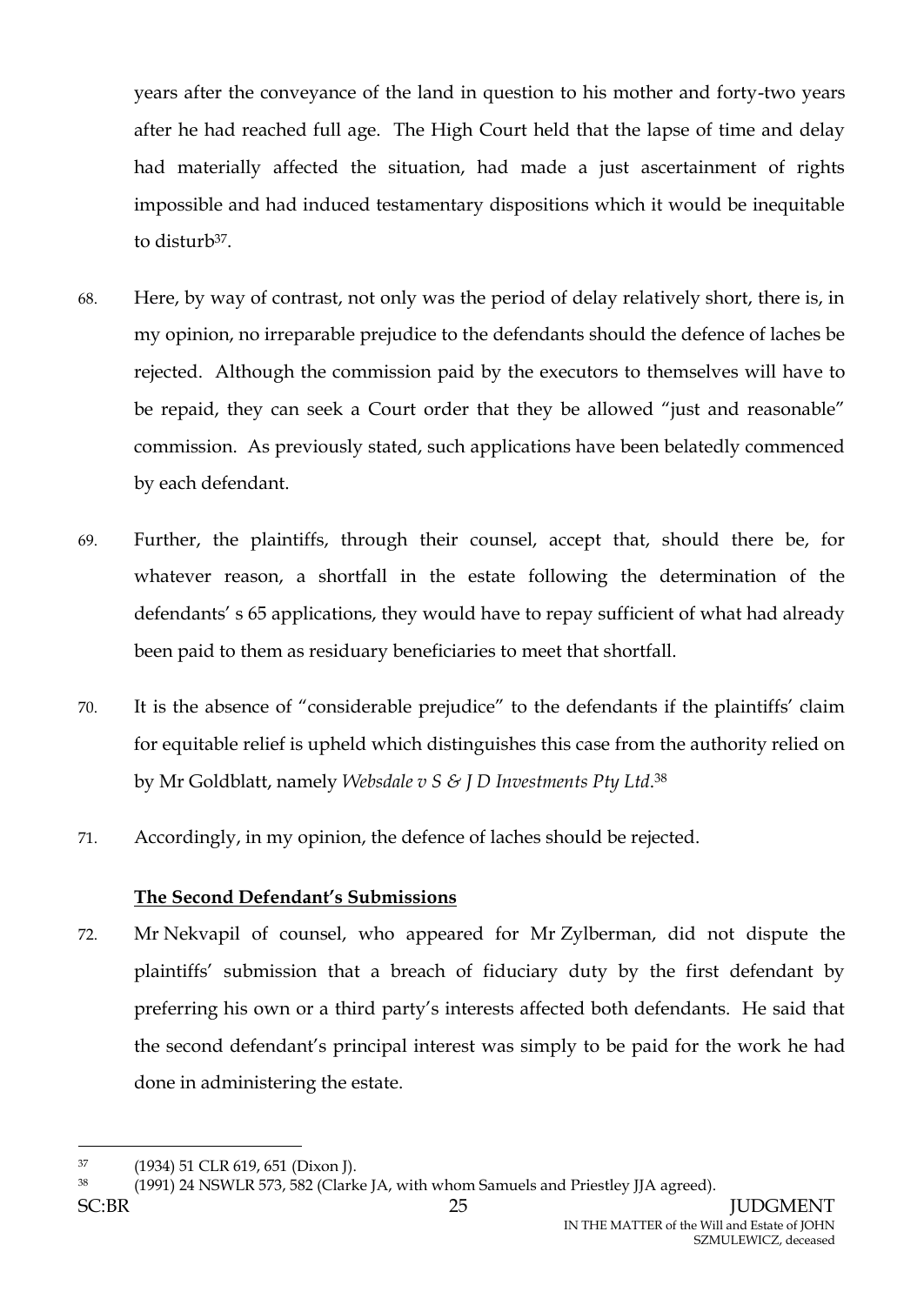73. However, Mr Nekvapil did submit that if the first defendant's submissions about estoppel, laches and acquiescence were successful then the same would apply to the second defendant, perhaps with even greater force, given that he had played no part in the inclusion of clause 22(b) in the deceased's last will and had, in good faith, gone about administering the estate and rendering services which the plaintiffs had accepted. For the reasons previously given, I do not consider that these doctrines prevent the plaintiffs from successfully challenging the inclusion of clause 22(b).

### **The First Defendant's Failure to Give Proper Discovery**

74. I cannot conclude my reasons for judgment without saying something about the issue of discovery. On 10 December 2010, Mukhtar AsJ had ordered that:

> By 31 January 2011, the Defendant make discovery of any document recording or otherwise referring to the taking of instructions for preparation of, and execution of the deceased's will dated 22 January 2008.

- 75. By an affidavit of documents sworn by Mr Recht on 31 January 2011 only three handwritten file notes dated 21, 22 and 22 January 2008, a typed version of the first and third notes and a copy of the deceased's last will were produced. Mr Recht swore that apart from "the documents enumerated in Schedules 1 and 2" to his affidavit, he had not "ever had, in my … possession … any document relating to any question in the proceeding". As has been seen, the wording of the file note of a telephone conversation between the deceased and Mr Recht on the night of 21 January 2008 suggested that there had been preceding discussions, yet a letter from the plaintiffs' solicitors to the first defendant's solicitors dated 16 February 2011 noting the limited extent of the discovery went unanswered.
- 76. In his evidence in chief, Mr Recht was asked by his counsel when "the process", which led to the execution of the deceased's last will, had commenced. Mr Recht referred to the telephone call from Mr Szmulewicz in early January 2008 and then went on to describe the series of meetings or attendances on Mr Szmulewicz, by reference to the numerous file notes he had made. This evidence revealed the existence of a further 15 file notes and the will executed by the deceased on 21 January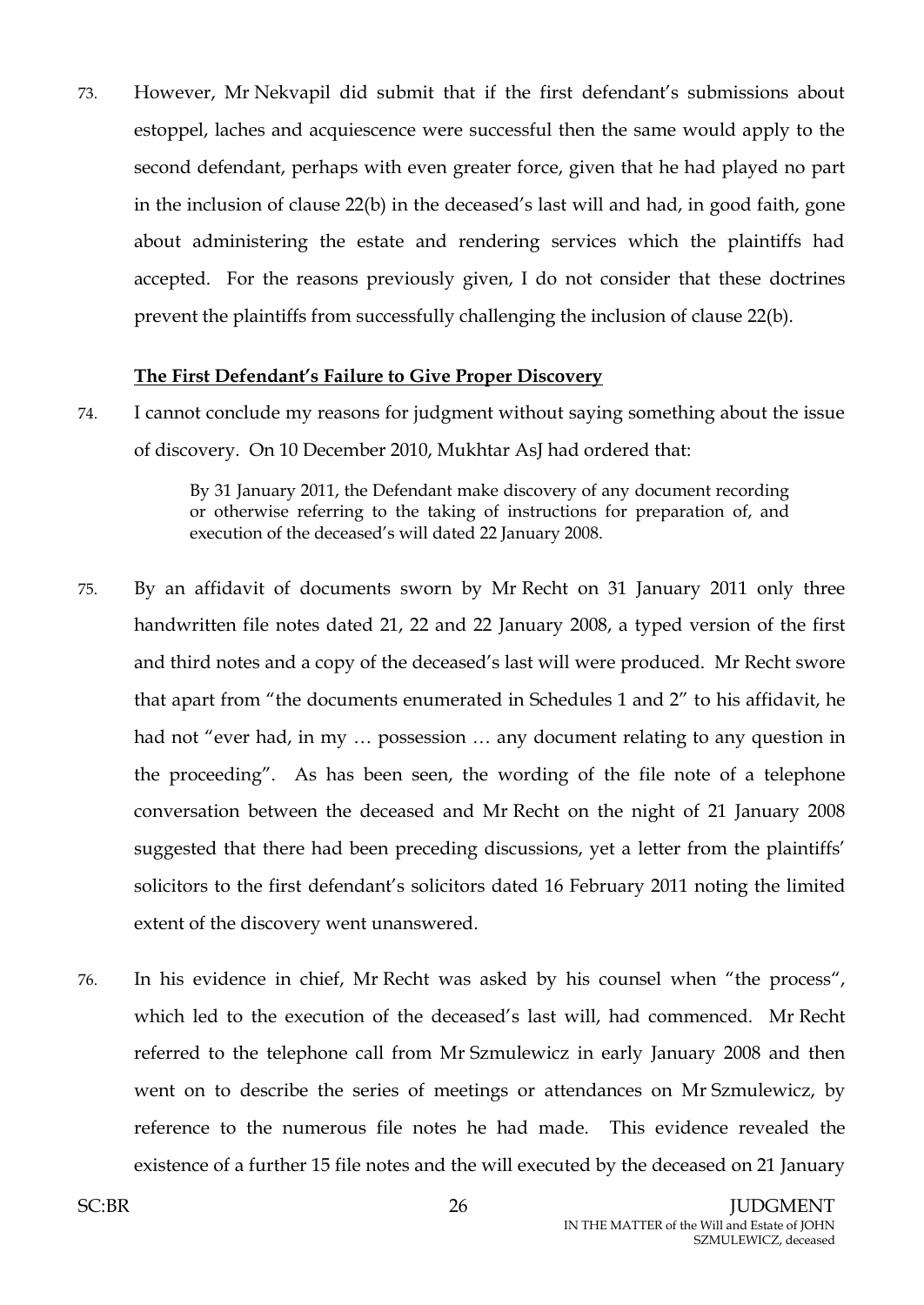2008. In my opinion, all of these documents were discoverable.

- 77. When I asked Mr Recht how it was that these extra documents had not been discovered, his first answer was that he had "no part" in that decision. When I pointed out that he had sworn the affidavit of documents he then said that he "acted on advice". He agreed that he knew that the file notes were discoverable and said that he could only defend his position by saying that he was "against the decision not to discover them". This is simply no excuse, in my opinion. Mr Recht has been a solicitor since 1979. He described himself as a "commercial litigator" so he would have been very familiar with discovery obligations. I regard this episode as a quite disgraceful breach of the obligation to give full and proper discovery. No doubt other consequences will result from this breach.
- 78. Finally, I note that this is another example of the problem of having a solicitor's own firm represent him or her in litigation. I cannot accept that an independent solicitor would have given the same advice and would not have insisted that all of the documents be discovered.

## **Orders**

- 79. As previously stated, the relief claimed by the plaintiffs was a declaration that the defendants held any benefit which they had received pursuant to clause 22(b) of the deceased's last will on trust for them as the residuary beneficiaries of the deceased's estate. In the circumstances, it seems to me that there should be:
	- (a) a declaration that the defendants hold the amounts paid to themselves, including GST, for commission and disbursements, on trust for the deceased's estate; and
	- (b) an order that the defendants repay to the deceased's estate the amounts paid to them.

The total amount can then be held pending the determination of the defendants' s 65 applications.